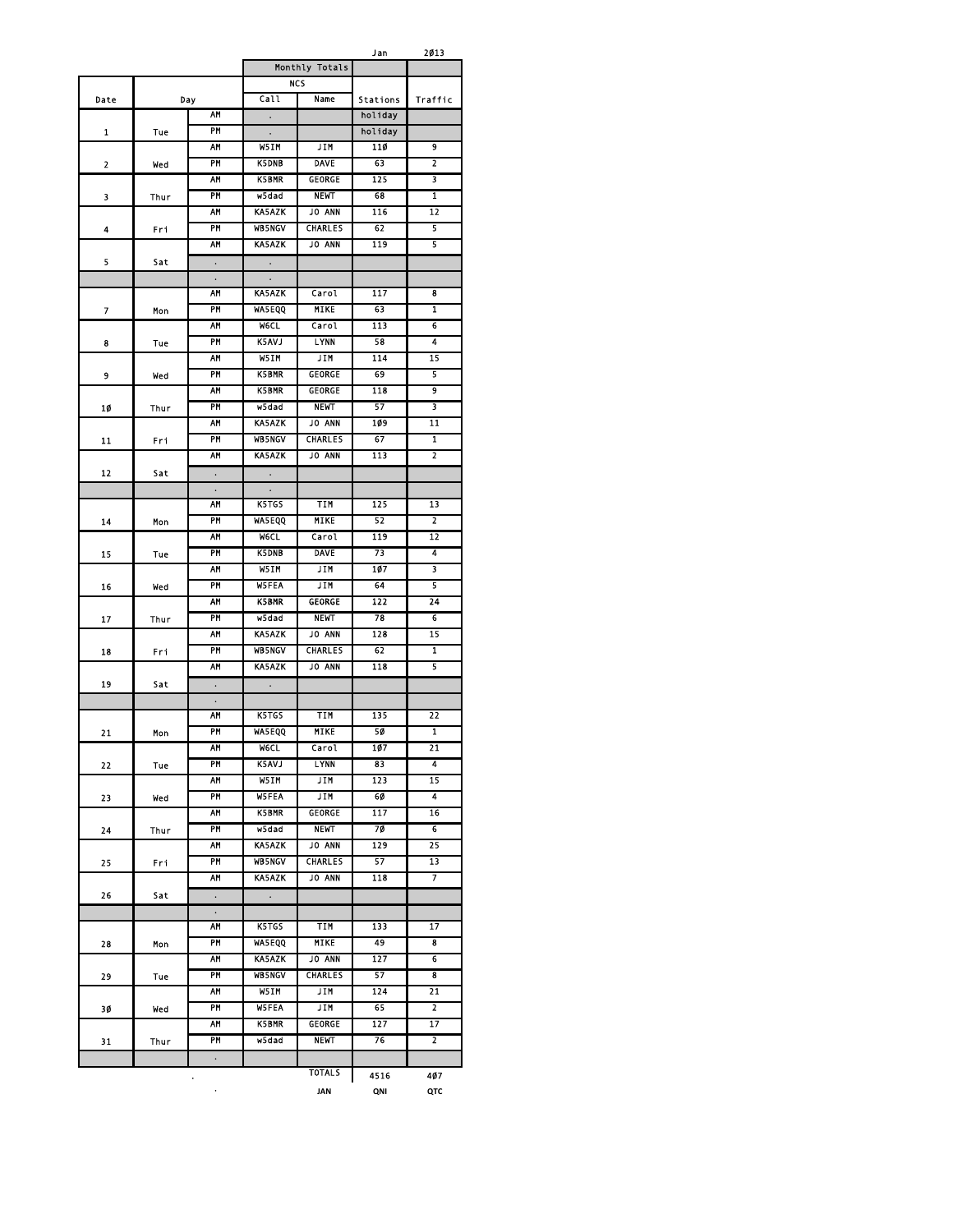**.** FEB 2013

|      |             |           | MONTHLY<br><b>TOTALS</b> |                    |           |                         |
|------|-------------|-----------|--------------------------|--------------------|-----------|-------------------------|
| DATE | <b>DAY</b>  |           | <b>NCS</b>               |                    | QNI       | <b>TRAFFIC</b>          |
|      |             | ٠         | CALL                     | <b>NAME</b>        |           |                         |
| 1    | <b>FRI</b>  | AM        | KCØM                     | LARRY              | 128       | 10                      |
|      |             | PM        | <b>WASEQQ</b>            | MIKE               |           |                         |
| 2    | SAT         | ۸М        | <b>WGCL</b>              | Carol              |           |                         |
|      |             | ٠         | <b>K5AVJ</b>             | <b>LYNN</b>        |           |                         |
|      |             | ٠         | W51M                     | JIM                |           |                         |
| 4    | MON         | AΜ        | <b>W5FEA</b>             | JIM                |           |                         |
|      |             | PM        | <b>WB5NGV</b>            | CHARLES            | 67        | 4                       |
| 2    | SAT         | AΜ        | <b>KA5AZK</b>            | <b>JO ANN</b>      | 139       | 7                       |
|      |             | $\bullet$ |                          |                    |           |                         |
|      |             | $\bullet$ |                          |                    |           |                         |
| 4    | <b>MON</b>  | AΜ        | K5TGS                    | TIM                | 134       | 11                      |
|      |             | PM        | <b>WASEQQ</b>            | <b>MIKE</b>        | 56        | 3                       |
| 5    | TUE         | AM        | W5UF0                    | <b>TOM</b>         | 120       | 8                       |
|      |             | PM        | K5AVJ                    | LYNN               | 61        | 4                       |
| 6    | WED         | AM        | W5IM                     | JIM                | 122       | 8                       |
|      |             | PM        | <b>W5FEA</b>             | JIM                | 72        | 3                       |
| 7    | THUR        | AΜ        | <b>K5BMR</b>             | <b>GEORGE</b>      | 120       | 8                       |
|      |             | PM        | w5dad                    | <b>NEWT</b>        | 61        | 5                       |
| 8    | <b>FRI</b>  | AΜ        | <b>KA5AZK</b>            | <b>JO ANN</b>      | 121       | 12                      |
|      |             | PM        | <b>WB5NGV</b>            | <b>CHARLES</b>     | 66        | 3                       |
| 9    | SAT         | AΜ        | <b>KA5AZK</b>            | <b>JO ANN</b>      | 122       | $\overline{2}$          |
|      |             | $\bullet$ |                          |                    |           |                         |
|      |             | ٠         |                          |                    |           |                         |
| 11   | <b>MON</b>  | AΜ        | K5TGS                    | TIM                | 124       | 17                      |
|      |             | PM        | <b>K5BMR</b>             | GEORGE             | 47        | 4                       |
| 12   | <b>TUE</b>  | AM<br>PM  | <b>KA5AZK</b>            | <b>JO ANN</b>      | 121       | 25                      |
|      |             | AΜ        | <b>K5AVJ</b>             | <b>LYNN</b><br>JIM | 75<br>129 | 6<br>24                 |
| 13   | WED         | PM        | W5IM<br><b>W5FEA</b>     | JIM                | 59        | 6                       |
| 14   | THUR        | AΜ        | <b>K5BMR</b>             | <b>GEORGE</b>      | 110       | 18                      |
|      |             | PM        | w5dad                    | <b>NEWT</b>        | 56        | $\overline{2}$          |
| 15   | FRI         | <b>AM</b> | <b>KA5AZK</b>            | <b>JO ANN</b>      | 114       | 28                      |
|      |             | PM        | <b>WB5NGV</b>            | <b>CHARLES</b>     | 56        | 4                       |
| 16   | SAT         | ۸M        | W5UF0                    | tom                | 101       | 4                       |
|      |             | ٠         |                          |                    |           |                         |
|      |             | ٠         |                          |                    |           |                         |
| 18   | <b>MON</b>  | AM        | <b>KA5AZK</b>            | <b>JO ANN</b>      | 102       | 20                      |
|      |             | PM        | <b>K5DNB</b>             | <b>DAVE</b>        | 74        | 9                       |
| 19   | <b>TUE</b>  | AM        | <b>KCØM</b>              | LARRY              | 128       | 11                      |
|      |             | PM        | K5AVJ                    | <b>LYNN</b>        | 57        | 1                       |
| 20   | <b>WED</b>  | АМ        | W5IM                     | JIM                | 139       | 8                       |
|      |             | PM        | <b>W5FEA</b>             | JIM                | 62        | 15                      |
| 21   | THUR        | AΜ        | <b>K5BMR</b>             | <b>GEORGE</b>      | 106       | 9                       |
|      |             | PM        | w5dad                    | <b>NEWT</b>        | 7Ø        | $\overline{\mathbf{g}}$ |
| 22   | FRI         | AΜ        | W5UFO                    | tom                | 122       | 14                      |
|      |             | PM        | <b>WB5NGV</b>            | <b>CHARLES</b>     | 47        | 6                       |
| 23   | SAT         | AΜ        | KA5AZK                   | <b>JO ANN</b>      | 98        | 5.                      |
|      |             | ٠         |                          |                    |           |                         |
|      |             | $\bullet$ |                          |                    |           |                         |
| 25   | MON         | AΜ        | <b>K5TGS</b>             | <b>TIM</b>         | 118       | 16                      |
|      |             | PM        | K5AVJ                    | <b>LYNN</b>        | 62        | $\overline{2}$          |
| 26   | <b>TUE</b>  | AΜ        | KCØM                     | LARRY              | 125       | $\overline{12}$         |
|      |             | PM        | <b>W5UFO</b>             | tom                | 65        | 9                       |
| 27   | <b>WED</b>  | <b>AM</b> | <b>KA5AZK</b>            | <b>JO ANN</b>      | 121       | 23                      |
|      |             | PM        | <b>W5FEA</b>             | JIM                | 59        | 8                       |
| 28   | <b>THUR</b> | AM        | <b>K5BMR</b>             | <b>GEORGE</b>      | 114       | 16                      |
|      |             | PM        | w5dad                    | <b>NEWT</b>        | 59        | 9                       |
|      |             | ٠         |                          | <b>TOTALS</b>      | 4109      | 428                     |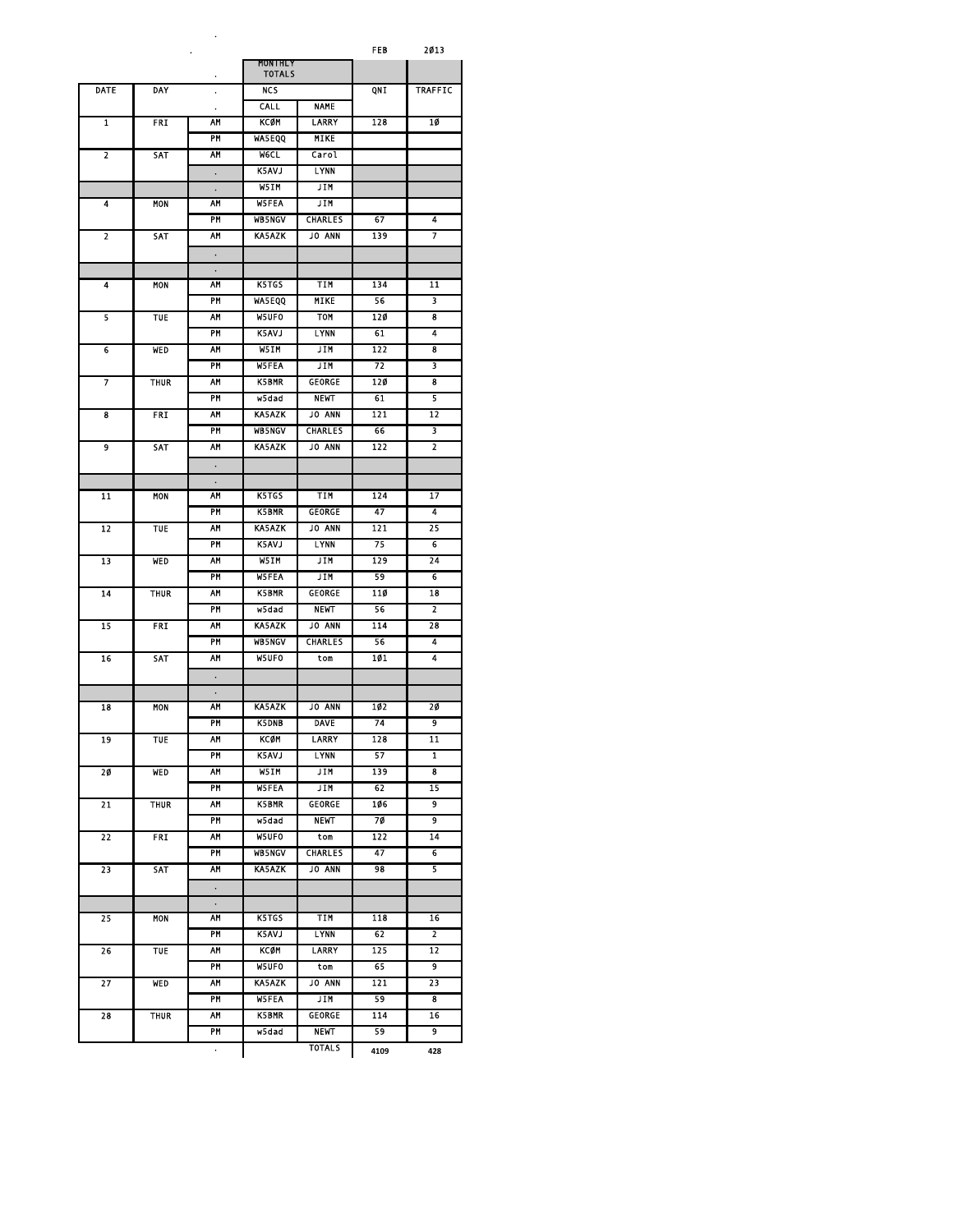| 7290 | net         | rpt                  |                                 |                | March | 2013            |
|------|-------------|----------------------|---------------------------------|----------------|-------|-----------------|
|      |             |                      | <b>MONTHLY</b><br><b>TOTALS</b> |                |       |                 |
| DATE | <b>DAY</b>  |                      | <b>NCS</b>                      |                | ONT   |                 |
|      |             | $\ddot{\phantom{0}}$ |                                 |                |       | <b>TRAFFIC</b>  |
|      |             | $\bullet$            | CALL                            | <b>NAME</b>    |       |                 |
| 1    | FRI         | AM                   | W5IM                            | <b>JIM</b>     | 131   | 1               |
|      |             | PM                   | <b>WB5NGV</b>                   | <b>CHARLES</b> | 56    | 6               |
| 2    | SAT         | AΜ                   | <b>KA5AZK</b>                   | <b>JO ANN</b>  | 109   | 6               |
|      |             | $\bullet$            |                                 |                |       |                 |
|      |             | ٠                    |                                 |                |       |                 |
| 4    | <b>MON</b>  | <b>AM</b>            | <b>KCØM</b>                     | <b>LARRY</b>   | 107   | 20              |
|      |             | PM                   | <b>K5DNB</b>                    | <b>DAVE</b>    | 55    | 4               |
| 5    | TUE         | AM                   | <b>K5TGS</b>                    | <b>TIM</b>     | 140   | 4               |
|      |             | PM                   | W5ZH                            | BILL           | 65    | 3               |
| 6    | WED         | AM                   | W5IM                            | JIM            | 121   | 13              |
|      |             | PM                   | <b>WSFEA</b>                    | JIM            | 57    | 5               |
| 7    | <b>THUR</b> | AM                   | <b>K5BMR</b>                    | GEORGE         | 128   | 5               |
|      |             | PM                   | <b>KA5AZK</b>                   | <b>JO ANN</b>  | 66    | 5               |
| 8    | <b>FRI</b>  | AM                   | <b>KA5AZK</b>                   | <b>JO ANN</b>  | 121   | 8               |
|      |             | PM                   | <b>WB5NGV</b>                   | <b>CHARLES</b> | 58    | 7               |
|      |             |                      |                                 |                |       |                 |
| 9    | SAT         | ۸M                   | <b>W5UFO</b>                    | TOM            | 97    | 7               |
|      |             |                      |                                 |                |       |                 |
|      |             | ٠                    |                                 |                |       |                 |
| 11   | MON         | AΜ                   | <b>WGCL</b>                     | <b>CAROL</b>   | 80    | $\overline{11}$ |
|      |             | PM                   | <b>K5BMR</b>                    | GEORGE         | 66    | $\overline{2}$  |
| 12   | <b>TUE</b>  | AM                   | K5TGS                           | TIM            | 132   | 9               |
|      |             | PM                   | <b>K5BMR</b>                    | GEORGE         | 60    | 3               |
| 13   | WED         | AΜ                   | W5IM                            | JIM            | 120   | 15              |
|      |             | PM                   | <b>W5FEA</b>                    | JIM            | 49    | 8               |
| 14   | <b>THUR</b> | <b>AM</b>            | <b>K5BMR</b>                    | <b>GEORGE</b>  | 125   | 16              |
|      |             | PM                   | W5DAD                           | <b>NEWT</b>    | 61    | 5               |
| 15   | FRI         | AΜ                   | <b>KA5AZK</b>                   | <b>JO ANN</b>  | 136   | 1               |
|      |             | PM                   | <b>WB5NGV</b>                   | <b>CHARLES</b> | 65    | 7               |
| 16   | SAT         | AΜ                   | <b>KA5AZK</b>                   | JO ANN         | 121   | 5               |
|      |             |                      |                                 |                |       |                 |
|      |             | $\bullet$            |                                 |                |       |                 |
| 18   | MON         | $\bullet$<br>AΜ      | <b>WGCL</b>                     | <b>CAROL</b>   | 103   | 22              |
|      |             | PM                   |                                 |                | 64    | $\overline{2}$  |
|      |             |                      | <b>KA5AZK</b>                   | <b>JO ANN</b>  |       |                 |
| 19   | TUE         | АМ                   | K5TGS                           | TIM            | 127   | 9               |
|      |             | PM                   | <b>K5DNB</b>                    | <b>DAVE</b>    | 63    | 1               |
| 20   | WED         | AΜ                   | W51M                            | JIM            | 127   | 11              |
|      |             | PM                   | <b>W5FEA</b>                    | JIM            | 62    | $\overline{2}$  |
| 21   | <b>THUR</b> | AΜ                   | <b>K5BMR</b>                    | 103            | 103   | 8               |
|      |             | PM                   | <b>K5BMR</b>                    | <b>GEORGE</b>  | 61    | 7               |
| 22   | FRI         | AΜ                   | <b>KA5AZK</b>                   | <b>JO ANN</b>  | 129   | 10              |
|      |             | PM                   | <b>W5FEA</b>                    | JIM            | 48    | 3               |
| 23   | <b>SAT</b>  | AΜ                   | W5UFO                           | TOM            | 115   | 3               |
|      |             | $\bullet$            |                                 |                |       |                 |
|      |             | $\bullet$            |                                 |                |       |                 |
| 25   | MON         | AΜ                   | K5TGS                           | <b>TIM</b>     | 121   | 23              |
|      |             | PM                   | KA5AZK                          | <b>JO ANN</b>  | 68    | 3               |
| 26   | TUE         | AΜ                   | <b>KA5AZK</b>                   | <b>JO ANN</b>  | 120   | 5               |
|      |             | PM                   | W5ZH                            | <b>BILL</b>    | 73    | 4               |
| 27   | <b>WED</b>  | AΜ                   | W51M                            | JIM            | 121   | 17              |
|      |             | PM                   | <b>W5FFA</b>                    | JIM            | 71    | 9               |
|      |             | <b>AM</b>            | <b>K5BMR</b>                    | <b>GEORGE</b>  | 118   | 10              |
| 28   | <b>THUR</b> |                      |                                 |                |       |                 |
|      |             | <b>PM</b>            | W5DAD                           | <b>NEWT</b>    | 51    | 3               |
| 29   | FRI         | ۸M                   | KA5AZK                          | JO ANN         | 126   | 16              |
|      |             | PM                   | <b>WB5NGV</b>                   | CHARLES        | 60    | 2               |
| 30   | SAT         | AΜ                   | <b>AD5EF</b>                    | NORMAN         | 89    | 20              |
|      |             | $\bullet$            | $\bullet$                       | $\bullet$      |       | $\bullet$       |
|      |             | $\bullet$            |                                 |                |       |                 |
|      |             | $\ddot{\phantom{0}}$ |                                 | QNI/QTC        | 4346  | 366             |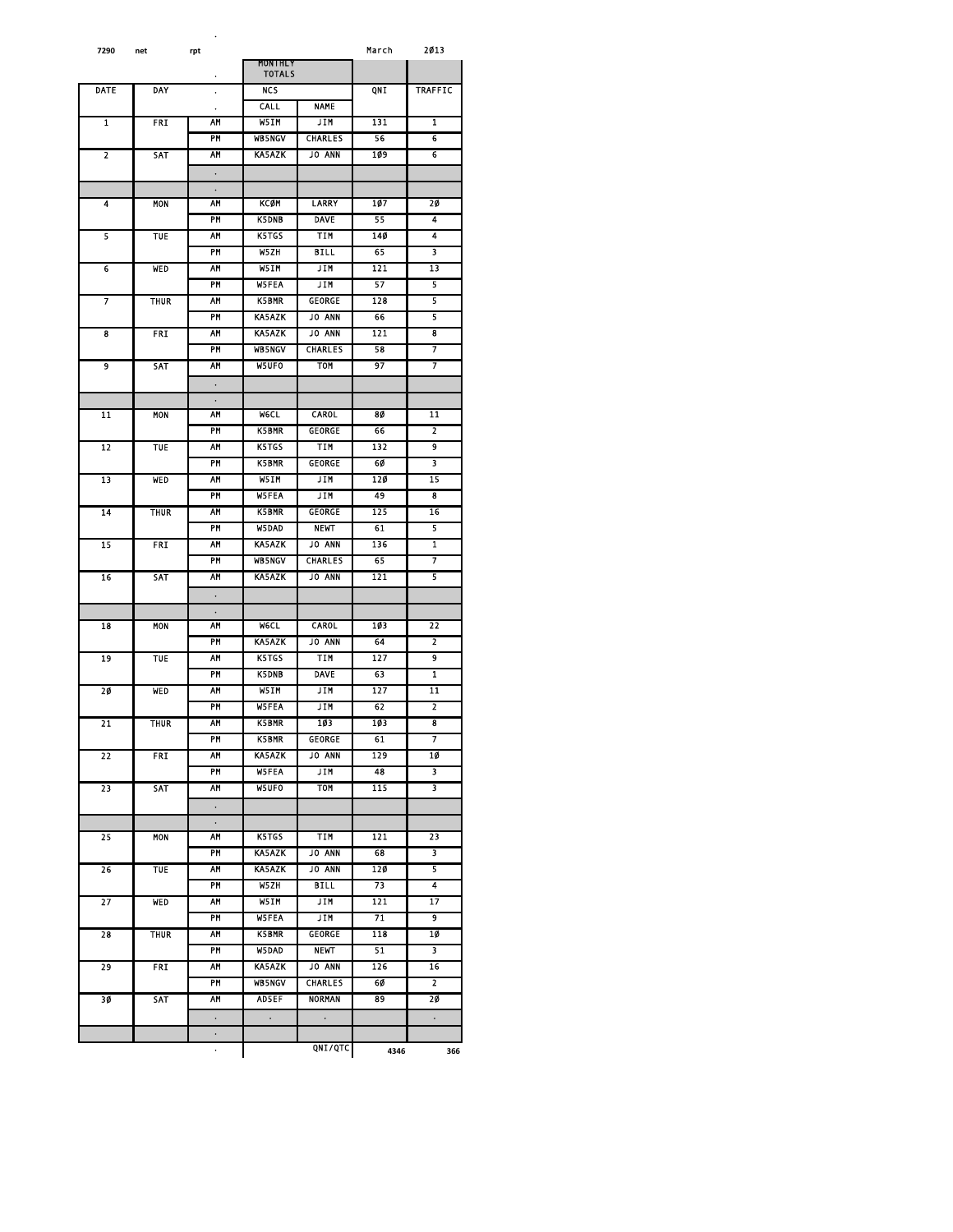. .

| <b>NCS</b><br>Call<br>Name<br>Stations<br>Date<br>Day<br>AM<br><b>KA5AZK</b><br><b>JO ANN</b><br>109<br>10<br><b>W5FEA</b><br>PM<br>JIM<br>52<br>14<br>1<br>Mon<br>9<br><b>K5TGS</b><br>TIM<br>113<br>АМ<br><b>K5AVJ</b><br>4<br>PM<br><b>LYNN</b><br>61<br>2<br>Tue<br>5<br><b>K5BMR</b><br>AΜ<br><b>GEORGE</b><br>110<br>PM<br>67<br>$\overline{\mathbf{1}}$<br>W5FEA<br><b>JIM</b><br>3<br>wed<br>AΜ<br>W5IM<br>JIM<br>121<br>11<br>W5DAD<br><b>NEWT</b><br>69<br>4<br>4<br>Thur<br><b>KA5AZK</b><br>119<br>8<br>۸М<br>JO ANN<br>PM<br><b>WB5NGV</b><br><b>CHARLES</b><br>54<br>6<br>5<br>Fri<br>99<br>АМ<br><b>AD5EF</b><br><b>NORMAN</b><br>14<br>Sat<br>6<br>$\bullet$<br>$\bullet$<br>۸М<br><b>WGCL</b><br><b>CAROL</b><br>102<br>13<br><b>DAVE</b><br>1<br>PM<br><b>K5DNB</b><br>73<br>8<br>Mon<br>7<br>K5TGS<br>TIM<br>133<br>АМ<br>PM<br><b>LYNN</b><br>62<br>1<br>ksavj<br>9<br>Tue<br>127<br>AM<br>W5TM<br><b>JIM</b><br>8<br>7Ø<br>PM<br><b>W5FEA</b><br>JIM<br>1<br>10<br>Wed<br>4<br>АМ<br>K5BMR<br><b>GEORGE</b><br>114<br>PM<br>w5dad<br><b>NEWT</b><br>63<br>2<br>11<br>Thur<br><b>KA5AZK</b><br>АМ<br><b>JO ANN</b><br>113<br>6<br><b>CHARLES</b><br>PM<br><b>WB5NGV</b><br>61<br>3<br>12<br>Fri<br>AΜ<br><b>KA5AZK</b><br><b>JO ANN</b><br>90<br>$\overline{11}$<br>13<br>Sat<br>۸М<br><b>LARRY</b><br>116<br>kcØm<br>6<br>5<br>PM<br><b>KA5AZK</b><br><b>JO ANN</b><br>96<br>15<br>Mon<br><b>KCØM</b><br>122<br>8<br>AΜ<br>LARRY<br>PM<br><b>K5BMR</b><br>64<br>GEORGE<br>1<br>16<br>Tue<br>AΜ<br>W5IM<br><b>JIM</b><br>119<br>10<br>3<br>PM<br><b>W5FEA</b><br><b>JIM</b><br>55<br>17<br>Wed<br>7<br>AM<br><b>K5BMR</b><br><b>GEORGE</b><br>126<br>PM<br><b>NEWT</b><br>3<br>wsdad<br>61<br>18<br>Thur<br>1<br>AΜ<br><b>K5BMR</b><br>101<br><b>GEORGE</b><br>PM<br>61<br>3<br><b>WB5NGV</b><br><b>CHARLES</b><br>19<br>Fri<br><b>AM</b><br><b>NORMAN</b><br>$\overline{\mathbf{1}}$<br><b>ADSEF</b><br>100<br>20<br>$\ddot{\phantom{1}}$<br>Sat<br><b>KA5AZK</b><br>AΜ<br><b>JO ANN</b><br>123<br>12<br>1<br>PM<br><b>W5FEA</b><br>jim<br>65<br>22<br>Mon<br>K5TGS<br>TIM<br>151<br>7<br>AΜ<br>$\overline{2}$<br>PM<br>K5AVJ<br><b>LYNN</b><br>66<br>23<br>Tue<br>22<br><b>AM</b><br>W5IM<br>JIM<br>107 | ٠ |  | Monthly Totals | <b>APRIL</b> |         |
|-------------------------------------------------------------------------------------------------------------------------------------------------------------------------------------------------------------------------------------------------------------------------------------------------------------------------------------------------------------------------------------------------------------------------------------------------------------------------------------------------------------------------------------------------------------------------------------------------------------------------------------------------------------------------------------------------------------------------------------------------------------------------------------------------------------------------------------------------------------------------------------------------------------------------------------------------------------------------------------------------------------------------------------------------------------------------------------------------------------------------------------------------------------------------------------------------------------------------------------------------------------------------------------------------------------------------------------------------------------------------------------------------------------------------------------------------------------------------------------------------------------------------------------------------------------------------------------------------------------------------------------------------------------------------------------------------------------------------------------------------------------------------------------------------------------------------------------------------------------------------------------------------------------------------------------------------------------------------------------------------------------------------------------------------------------------------------------------------------------------------------------------------------------------------------------------------------------------------------|---|--|----------------|--------------|---------|
|                                                                                                                                                                                                                                                                                                                                                                                                                                                                                                                                                                                                                                                                                                                                                                                                                                                                                                                                                                                                                                                                                                                                                                                                                                                                                                                                                                                                                                                                                                                                                                                                                                                                                                                                                                                                                                                                                                                                                                                                                                                                                                                                                                                                                               |   |  |                |              |         |
|                                                                                                                                                                                                                                                                                                                                                                                                                                                                                                                                                                                                                                                                                                                                                                                                                                                                                                                                                                                                                                                                                                                                                                                                                                                                                                                                                                                                                                                                                                                                                                                                                                                                                                                                                                                                                                                                                                                                                                                                                                                                                                                                                                                                                               |   |  |                |              | Traffic |
|                                                                                                                                                                                                                                                                                                                                                                                                                                                                                                                                                                                                                                                                                                                                                                                                                                                                                                                                                                                                                                                                                                                                                                                                                                                                                                                                                                                                                                                                                                                                                                                                                                                                                                                                                                                                                                                                                                                                                                                                                                                                                                                                                                                                                               |   |  |                |              |         |
|                                                                                                                                                                                                                                                                                                                                                                                                                                                                                                                                                                                                                                                                                                                                                                                                                                                                                                                                                                                                                                                                                                                                                                                                                                                                                                                                                                                                                                                                                                                                                                                                                                                                                                                                                                                                                                                                                                                                                                                                                                                                                                                                                                                                                               |   |  |                |              |         |
|                                                                                                                                                                                                                                                                                                                                                                                                                                                                                                                                                                                                                                                                                                                                                                                                                                                                                                                                                                                                                                                                                                                                                                                                                                                                                                                                                                                                                                                                                                                                                                                                                                                                                                                                                                                                                                                                                                                                                                                                                                                                                                                                                                                                                               |   |  |                |              |         |
|                                                                                                                                                                                                                                                                                                                                                                                                                                                                                                                                                                                                                                                                                                                                                                                                                                                                                                                                                                                                                                                                                                                                                                                                                                                                                                                                                                                                                                                                                                                                                                                                                                                                                                                                                                                                                                                                                                                                                                                                                                                                                                                                                                                                                               |   |  |                |              |         |
|                                                                                                                                                                                                                                                                                                                                                                                                                                                                                                                                                                                                                                                                                                                                                                                                                                                                                                                                                                                                                                                                                                                                                                                                                                                                                                                                                                                                                                                                                                                                                                                                                                                                                                                                                                                                                                                                                                                                                                                                                                                                                                                                                                                                                               |   |  |                |              |         |
|                                                                                                                                                                                                                                                                                                                                                                                                                                                                                                                                                                                                                                                                                                                                                                                                                                                                                                                                                                                                                                                                                                                                                                                                                                                                                                                                                                                                                                                                                                                                                                                                                                                                                                                                                                                                                                                                                                                                                                                                                                                                                                                                                                                                                               |   |  |                |              |         |
|                                                                                                                                                                                                                                                                                                                                                                                                                                                                                                                                                                                                                                                                                                                                                                                                                                                                                                                                                                                                                                                                                                                                                                                                                                                                                                                                                                                                                                                                                                                                                                                                                                                                                                                                                                                                                                                                                                                                                                                                                                                                                                                                                                                                                               |   |  |                |              |         |
|                                                                                                                                                                                                                                                                                                                                                                                                                                                                                                                                                                                                                                                                                                                                                                                                                                                                                                                                                                                                                                                                                                                                                                                                                                                                                                                                                                                                                                                                                                                                                                                                                                                                                                                                                                                                                                                                                                                                                                                                                                                                                                                                                                                                                               |   |  |                |              |         |
|                                                                                                                                                                                                                                                                                                                                                                                                                                                                                                                                                                                                                                                                                                                                                                                                                                                                                                                                                                                                                                                                                                                                                                                                                                                                                                                                                                                                                                                                                                                                                                                                                                                                                                                                                                                                                                                                                                                                                                                                                                                                                                                                                                                                                               |   |  |                |              |         |
|                                                                                                                                                                                                                                                                                                                                                                                                                                                                                                                                                                                                                                                                                                                                                                                                                                                                                                                                                                                                                                                                                                                                                                                                                                                                                                                                                                                                                                                                                                                                                                                                                                                                                                                                                                                                                                                                                                                                                                                                                                                                                                                                                                                                                               |   |  |                |              |         |
|                                                                                                                                                                                                                                                                                                                                                                                                                                                                                                                                                                                                                                                                                                                                                                                                                                                                                                                                                                                                                                                                                                                                                                                                                                                                                                                                                                                                                                                                                                                                                                                                                                                                                                                                                                                                                                                                                                                                                                                                                                                                                                                                                                                                                               |   |  |                |              |         |
|                                                                                                                                                                                                                                                                                                                                                                                                                                                                                                                                                                                                                                                                                                                                                                                                                                                                                                                                                                                                                                                                                                                                                                                                                                                                                                                                                                                                                                                                                                                                                                                                                                                                                                                                                                                                                                                                                                                                                                                                                                                                                                                                                                                                                               |   |  |                |              |         |
|                                                                                                                                                                                                                                                                                                                                                                                                                                                                                                                                                                                                                                                                                                                                                                                                                                                                                                                                                                                                                                                                                                                                                                                                                                                                                                                                                                                                                                                                                                                                                                                                                                                                                                                                                                                                                                                                                                                                                                                                                                                                                                                                                                                                                               |   |  |                |              |         |
|                                                                                                                                                                                                                                                                                                                                                                                                                                                                                                                                                                                                                                                                                                                                                                                                                                                                                                                                                                                                                                                                                                                                                                                                                                                                                                                                                                                                                                                                                                                                                                                                                                                                                                                                                                                                                                                                                                                                                                                                                                                                                                                                                                                                                               |   |  |                |              |         |
|                                                                                                                                                                                                                                                                                                                                                                                                                                                                                                                                                                                                                                                                                                                                                                                                                                                                                                                                                                                                                                                                                                                                                                                                                                                                                                                                                                                                                                                                                                                                                                                                                                                                                                                                                                                                                                                                                                                                                                                                                                                                                                                                                                                                                               |   |  |                |              |         |
|                                                                                                                                                                                                                                                                                                                                                                                                                                                                                                                                                                                                                                                                                                                                                                                                                                                                                                                                                                                                                                                                                                                                                                                                                                                                                                                                                                                                                                                                                                                                                                                                                                                                                                                                                                                                                                                                                                                                                                                                                                                                                                                                                                                                                               |   |  |                |              |         |
|                                                                                                                                                                                                                                                                                                                                                                                                                                                                                                                                                                                                                                                                                                                                                                                                                                                                                                                                                                                                                                                                                                                                                                                                                                                                                                                                                                                                                                                                                                                                                                                                                                                                                                                                                                                                                                                                                                                                                                                                                                                                                                                                                                                                                               |   |  |                |              |         |
|                                                                                                                                                                                                                                                                                                                                                                                                                                                                                                                                                                                                                                                                                                                                                                                                                                                                                                                                                                                                                                                                                                                                                                                                                                                                                                                                                                                                                                                                                                                                                                                                                                                                                                                                                                                                                                                                                                                                                                                                                                                                                                                                                                                                                               |   |  |                |              |         |
|                                                                                                                                                                                                                                                                                                                                                                                                                                                                                                                                                                                                                                                                                                                                                                                                                                                                                                                                                                                                                                                                                                                                                                                                                                                                                                                                                                                                                                                                                                                                                                                                                                                                                                                                                                                                                                                                                                                                                                                                                                                                                                                                                                                                                               |   |  |                |              |         |
|                                                                                                                                                                                                                                                                                                                                                                                                                                                                                                                                                                                                                                                                                                                                                                                                                                                                                                                                                                                                                                                                                                                                                                                                                                                                                                                                                                                                                                                                                                                                                                                                                                                                                                                                                                                                                                                                                                                                                                                                                                                                                                                                                                                                                               |   |  |                |              |         |
|                                                                                                                                                                                                                                                                                                                                                                                                                                                                                                                                                                                                                                                                                                                                                                                                                                                                                                                                                                                                                                                                                                                                                                                                                                                                                                                                                                                                                                                                                                                                                                                                                                                                                                                                                                                                                                                                                                                                                                                                                                                                                                                                                                                                                               |   |  |                |              |         |
|                                                                                                                                                                                                                                                                                                                                                                                                                                                                                                                                                                                                                                                                                                                                                                                                                                                                                                                                                                                                                                                                                                                                                                                                                                                                                                                                                                                                                                                                                                                                                                                                                                                                                                                                                                                                                                                                                                                                                                                                                                                                                                                                                                                                                               |   |  |                |              |         |
|                                                                                                                                                                                                                                                                                                                                                                                                                                                                                                                                                                                                                                                                                                                                                                                                                                                                                                                                                                                                                                                                                                                                                                                                                                                                                                                                                                                                                                                                                                                                                                                                                                                                                                                                                                                                                                                                                                                                                                                                                                                                                                                                                                                                                               |   |  |                |              |         |
|                                                                                                                                                                                                                                                                                                                                                                                                                                                                                                                                                                                                                                                                                                                                                                                                                                                                                                                                                                                                                                                                                                                                                                                                                                                                                                                                                                                                                                                                                                                                                                                                                                                                                                                                                                                                                                                                                                                                                                                                                                                                                                                                                                                                                               |   |  |                |              |         |
|                                                                                                                                                                                                                                                                                                                                                                                                                                                                                                                                                                                                                                                                                                                                                                                                                                                                                                                                                                                                                                                                                                                                                                                                                                                                                                                                                                                                                                                                                                                                                                                                                                                                                                                                                                                                                                                                                                                                                                                                                                                                                                                                                                                                                               |   |  |                |              |         |
|                                                                                                                                                                                                                                                                                                                                                                                                                                                                                                                                                                                                                                                                                                                                                                                                                                                                                                                                                                                                                                                                                                                                                                                                                                                                                                                                                                                                                                                                                                                                                                                                                                                                                                                                                                                                                                                                                                                                                                                                                                                                                                                                                                                                                               |   |  |                |              |         |
|                                                                                                                                                                                                                                                                                                                                                                                                                                                                                                                                                                                                                                                                                                                                                                                                                                                                                                                                                                                                                                                                                                                                                                                                                                                                                                                                                                                                                                                                                                                                                                                                                                                                                                                                                                                                                                                                                                                                                                                                                                                                                                                                                                                                                               |   |  |                |              |         |
|                                                                                                                                                                                                                                                                                                                                                                                                                                                                                                                                                                                                                                                                                                                                                                                                                                                                                                                                                                                                                                                                                                                                                                                                                                                                                                                                                                                                                                                                                                                                                                                                                                                                                                                                                                                                                                                                                                                                                                                                                                                                                                                                                                                                                               |   |  |                |              |         |
|                                                                                                                                                                                                                                                                                                                                                                                                                                                                                                                                                                                                                                                                                                                                                                                                                                                                                                                                                                                                                                                                                                                                                                                                                                                                                                                                                                                                                                                                                                                                                                                                                                                                                                                                                                                                                                                                                                                                                                                                                                                                                                                                                                                                                               |   |  |                |              |         |
|                                                                                                                                                                                                                                                                                                                                                                                                                                                                                                                                                                                                                                                                                                                                                                                                                                                                                                                                                                                                                                                                                                                                                                                                                                                                                                                                                                                                                                                                                                                                                                                                                                                                                                                                                                                                                                                                                                                                                                                                                                                                                                                                                                                                                               |   |  |                |              |         |
|                                                                                                                                                                                                                                                                                                                                                                                                                                                                                                                                                                                                                                                                                                                                                                                                                                                                                                                                                                                                                                                                                                                                                                                                                                                                                                                                                                                                                                                                                                                                                                                                                                                                                                                                                                                                                                                                                                                                                                                                                                                                                                                                                                                                                               |   |  |                |              |         |
|                                                                                                                                                                                                                                                                                                                                                                                                                                                                                                                                                                                                                                                                                                                                                                                                                                                                                                                                                                                                                                                                                                                                                                                                                                                                                                                                                                                                                                                                                                                                                                                                                                                                                                                                                                                                                                                                                                                                                                                                                                                                                                                                                                                                                               |   |  |                |              |         |
|                                                                                                                                                                                                                                                                                                                                                                                                                                                                                                                                                                                                                                                                                                                                                                                                                                                                                                                                                                                                                                                                                                                                                                                                                                                                                                                                                                                                                                                                                                                                                                                                                                                                                                                                                                                                                                                                                                                                                                                                                                                                                                                                                                                                                               |   |  |                |              |         |
|                                                                                                                                                                                                                                                                                                                                                                                                                                                                                                                                                                                                                                                                                                                                                                                                                                                                                                                                                                                                                                                                                                                                                                                                                                                                                                                                                                                                                                                                                                                                                                                                                                                                                                                                                                                                                                                                                                                                                                                                                                                                                                                                                                                                                               |   |  |                |              |         |
|                                                                                                                                                                                                                                                                                                                                                                                                                                                                                                                                                                                                                                                                                                                                                                                                                                                                                                                                                                                                                                                                                                                                                                                                                                                                                                                                                                                                                                                                                                                                                                                                                                                                                                                                                                                                                                                                                                                                                                                                                                                                                                                                                                                                                               |   |  |                |              |         |
|                                                                                                                                                                                                                                                                                                                                                                                                                                                                                                                                                                                                                                                                                                                                                                                                                                                                                                                                                                                                                                                                                                                                                                                                                                                                                                                                                                                                                                                                                                                                                                                                                                                                                                                                                                                                                                                                                                                                                                                                                                                                                                                                                                                                                               |   |  |                |              |         |
|                                                                                                                                                                                                                                                                                                                                                                                                                                                                                                                                                                                                                                                                                                                                                                                                                                                                                                                                                                                                                                                                                                                                                                                                                                                                                                                                                                                                                                                                                                                                                                                                                                                                                                                                                                                                                                                                                                                                                                                                                                                                                                                                                                                                                               |   |  |                |              |         |
|                                                                                                                                                                                                                                                                                                                                                                                                                                                                                                                                                                                                                                                                                                                                                                                                                                                                                                                                                                                                                                                                                                                                                                                                                                                                                                                                                                                                                                                                                                                                                                                                                                                                                                                                                                                                                                                                                                                                                                                                                                                                                                                                                                                                                               |   |  |                |              |         |
|                                                                                                                                                                                                                                                                                                                                                                                                                                                                                                                                                                                                                                                                                                                                                                                                                                                                                                                                                                                                                                                                                                                                                                                                                                                                                                                                                                                                                                                                                                                                                                                                                                                                                                                                                                                                                                                                                                                                                                                                                                                                                                                                                                                                                               |   |  |                |              |         |
|                                                                                                                                                                                                                                                                                                                                                                                                                                                                                                                                                                                                                                                                                                                                                                                                                                                                                                                                                                                                                                                                                                                                                                                                                                                                                                                                                                                                                                                                                                                                                                                                                                                                                                                                                                                                                                                                                                                                                                                                                                                                                                                                                                                                                               |   |  |                |              |         |
|                                                                                                                                                                                                                                                                                                                                                                                                                                                                                                                                                                                                                                                                                                                                                                                                                                                                                                                                                                                                                                                                                                                                                                                                                                                                                                                                                                                                                                                                                                                                                                                                                                                                                                                                                                                                                                                                                                                                                                                                                                                                                                                                                                                                                               |   |  |                |              |         |
|                                                                                                                                                                                                                                                                                                                                                                                                                                                                                                                                                                                                                                                                                                                                                                                                                                                                                                                                                                                                                                                                                                                                                                                                                                                                                                                                                                                                                                                                                                                                                                                                                                                                                                                                                                                                                                                                                                                                                                                                                                                                                                                                                                                                                               |   |  |                |              |         |
|                                                                                                                                                                                                                                                                                                                                                                                                                                                                                                                                                                                                                                                                                                                                                                                                                                                                                                                                                                                                                                                                                                                                                                                                                                                                                                                                                                                                                                                                                                                                                                                                                                                                                                                                                                                                                                                                                                                                                                                                                                                                                                                                                                                                                               |   |  |                |              |         |
|                                                                                                                                                                                                                                                                                                                                                                                                                                                                                                                                                                                                                                                                                                                                                                                                                                                                                                                                                                                                                                                                                                                                                                                                                                                                                                                                                                                                                                                                                                                                                                                                                                                                                                                                                                                                                                                                                                                                                                                                                                                                                                                                                                                                                               |   |  |                |              |         |
| PM<br><b>W5FEA</b><br>JIM<br>53<br>1<br>24<br>wed                                                                                                                                                                                                                                                                                                                                                                                                                                                                                                                                                                                                                                                                                                                                                                                                                                                                                                                                                                                                                                                                                                                                                                                                                                                                                                                                                                                                                                                                                                                                                                                                                                                                                                                                                                                                                                                                                                                                                                                                                                                                                                                                                                             |   |  |                |              |         |
| ۸М<br>K5BMR<br>GEORGE<br>125<br>5                                                                                                                                                                                                                                                                                                                                                                                                                                                                                                                                                                                                                                                                                                                                                                                                                                                                                                                                                                                                                                                                                                                                                                                                                                                                                                                                                                                                                                                                                                                                                                                                                                                                                                                                                                                                                                                                                                                                                                                                                                                                                                                                                                                             |   |  |                |              |         |
| 3<br>PM<br>wsdad<br><b>NEWT</b><br>65<br>25<br>Thur                                                                                                                                                                                                                                                                                                                                                                                                                                                                                                                                                                                                                                                                                                                                                                                                                                                                                                                                                                                                                                                                                                                                                                                                                                                                                                                                                                                                                                                                                                                                                                                                                                                                                                                                                                                                                                                                                                                                                                                                                                                                                                                                                                           |   |  |                |              |         |
| <b>KA5AZK</b><br>JO ANN<br>102<br>7<br>AΜ                                                                                                                                                                                                                                                                                                                                                                                                                                                                                                                                                                                                                                                                                                                                                                                                                                                                                                                                                                                                                                                                                                                                                                                                                                                                                                                                                                                                                                                                                                                                                                                                                                                                                                                                                                                                                                                                                                                                                                                                                                                                                                                                                                                     |   |  |                |              |         |
| PM<br><b>K5AVJ</b><br><b>LYNN</b><br>83<br>$\overline{2}$<br>26<br>Fri<br><b>NORMAN</b>                                                                                                                                                                                                                                                                                                                                                                                                                                                                                                                                                                                                                                                                                                                                                                                                                                                                                                                                                                                                                                                                                                                                                                                                                                                                                                                                                                                                                                                                                                                                                                                                                                                                                                                                                                                                                                                                                                                                                                                                                                                                                                                                       |   |  |                |              |         |
| AΜ<br>AD5EF<br>119<br>8                                                                                                                                                                                                                                                                                                                                                                                                                                                                                                                                                                                                                                                                                                                                                                                                                                                                                                                                                                                                                                                                                                                                                                                                                                                                                                                                                                                                                                                                                                                                                                                                                                                                                                                                                                                                                                                                                                                                                                                                                                                                                                                                                                                                       |   |  |                |              |         |
| 27<br>Sat<br>$\bullet$                                                                                                                                                                                                                                                                                                                                                                                                                                                                                                                                                                                                                                                                                                                                                                                                                                                                                                                                                                                                                                                                                                                                                                                                                                                                                                                                                                                                                                                                                                                                                                                                                                                                                                                                                                                                                                                                                                                                                                                                                                                                                                                                                                                                        |   |  |                |              |         |
| $\bullet$                                                                                                                                                                                                                                                                                                                                                                                                                                                                                                                                                                                                                                                                                                                                                                                                                                                                                                                                                                                                                                                                                                                                                                                                                                                                                                                                                                                                                                                                                                                                                                                                                                                                                                                                                                                                                                                                                                                                                                                                                                                                                                                                                                                                                     |   |  |                |              |         |
| АМ<br>KA5AZK<br>JO ANN<br>112<br>41                                                                                                                                                                                                                                                                                                                                                                                                                                                                                                                                                                                                                                                                                                                                                                                                                                                                                                                                                                                                                                                                                                                                                                                                                                                                                                                                                                                                                                                                                                                                                                                                                                                                                                                                                                                                                                                                                                                                                                                                                                                                                                                                                                                           |   |  |                |              |         |
| PM<br><b>K5DNB</b><br>DAVE<br>57<br>10<br>29<br>Mon                                                                                                                                                                                                                                                                                                                                                                                                                                                                                                                                                                                                                                                                                                                                                                                                                                                                                                                                                                                                                                                                                                                                                                                                                                                                                                                                                                                                                                                                                                                                                                                                                                                                                                                                                                                                                                                                                                                                                                                                                                                                                                                                                                           |   |  |                |              |         |
| K5TGS<br><b>TIM</b><br>134<br>АМ<br>24                                                                                                                                                                                                                                                                                                                                                                                                                                                                                                                                                                                                                                                                                                                                                                                                                                                                                                                                                                                                                                                                                                                                                                                                                                                                                                                                                                                                                                                                                                                                                                                                                                                                                                                                                                                                                                                                                                                                                                                                                                                                                                                                                                                        |   |  |                |              |         |
| 67<br>5<br><b>PM</b><br><b>K5AVJ</b><br><b>LYNN</b><br>30<br>Tue<br>4432<br>341<br>$\bullet$                                                                                                                                                                                                                                                                                                                                                                                                                                                                                                                                                                                                                                                                                                                                                                                                                                                                                                                                                                                                                                                                                                                                                                                                                                                                                                                                                                                                                                                                                                                                                                                                                                                                                                                                                                                                                                                                                                                                                                                                                                                                                                                                  |   |  |                |              |         |

. .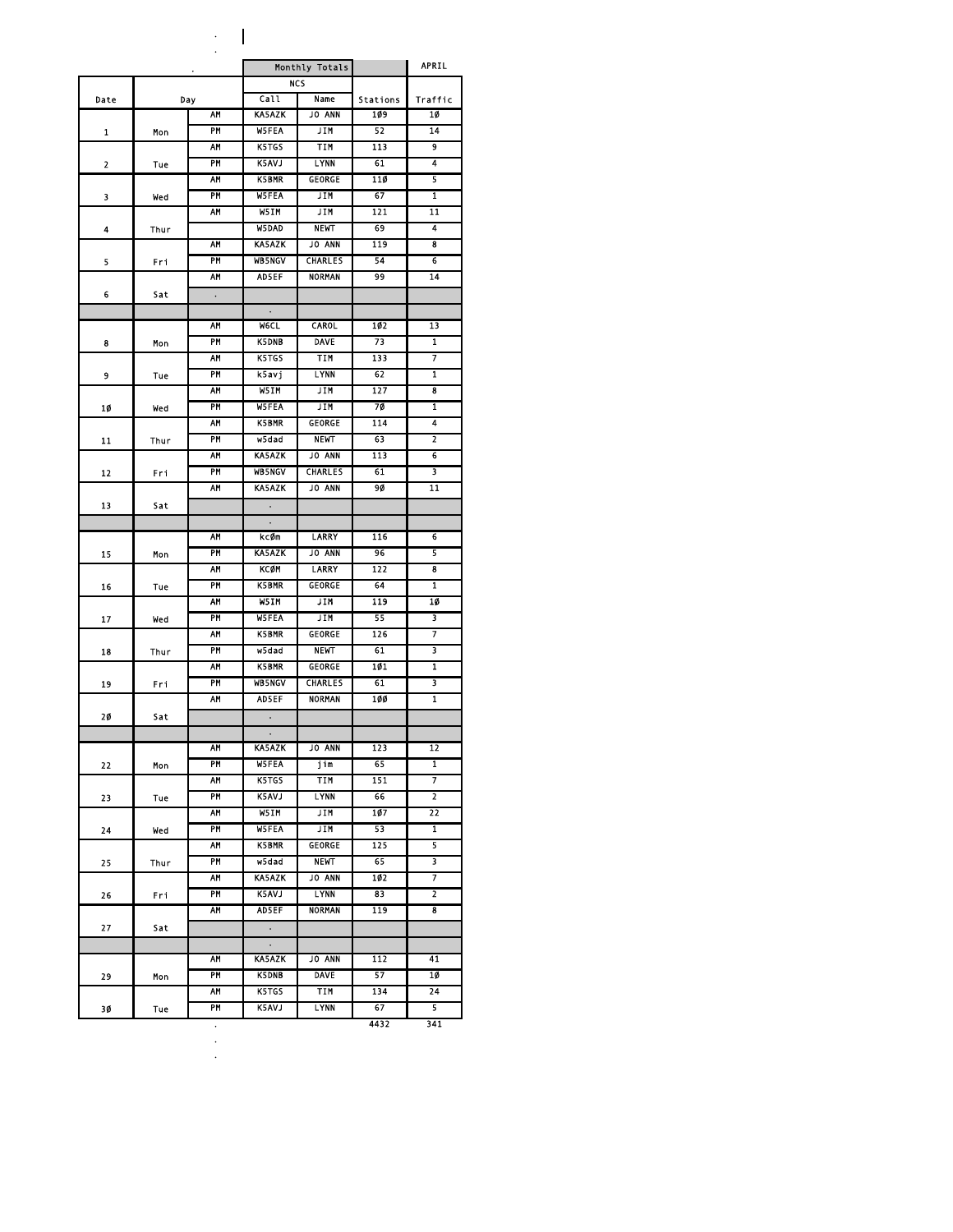|      |      | $\ddot{\phantom{0}}$ |                                        | Monthly Totals | MAY        | 2013                    |
|------|------|----------------------|----------------------------------------|----------------|------------|-------------------------|
|      |      |                      |                                        | NCS            |            |                         |
| Date |      | . DAY                | Call                                   | Name           | Stations   | Traffic                 |
|      |      | <b>AM</b>            | W5IM                                   | JIM            | 112        | 15                      |
| 1    | wed  | PM                   | <b>W5FEA</b>                           | <b>JTM</b>     | 41         | ø                       |
|      |      | <b>AM</b>            | <b>K5BMR</b>                           | GEORGE         | 128        | $\overline{9}$          |
| 2    | Thur | PM                   | w5dad                                  | <b>NEWT</b>    | 67         | 3                       |
|      |      | AΜ                   | <b>KA5AZK</b>                          | <b>JO ANN</b>  | 121        | 13                      |
| 3    | Fri  | PM                   | <b>WB5NGV</b>                          | <b>CHARLES</b> | 66         | 1                       |
|      |      | AM                   | <b>ADSEF</b>                           | <b>NORMAN</b>  | 97         | 3                       |
| 4    | Sat  |                      |                                        |                |            |                         |
|      | Sun  |                      |                                        |                |            |                         |
|      |      | AΜ                   | <b>WGCL</b>                            | Carol          | 117        | 11                      |
| 6    | Mon  | PM                   | <b>K5DNB</b>                           | <b>DAVE</b>    | 59         | ø                       |
|      |      | ۸M                   | <b>K5TGS</b>                           | TIM            | 119        | 3                       |
| 7    | Tue  | PM                   | <b>KSAVJ</b>                           | LYNN           | 66         | 1                       |
|      |      | AΜ                   | <b>KA5AZK</b>                          | <b>JO ANN</b>  | 119        | $\overline{\mathbf{z}}$ |
| 8    | Wed  | <b>PM</b>            | <b>W5FEA</b>                           | <b>JIM</b>     | 61         | Ø                       |
|      |      | <b>AM</b>            | <b>K5BMR</b>                           | <b>GEORGE</b>  | 108        | 9                       |
| 9    |      | PM                   | W5ZH                                   | <b>BILL</b>    | 61         | 3                       |
|      | Thur | AΜ                   | W5IM                                   | JIM            | 123        | 12                      |
|      |      |                      |                                        | <b>CHARLES</b> |            |                         |
| 10   | Fri  | PM                   | <b>WB5NGV</b>                          |                | 50         | 1                       |
|      |      | <b>AM</b>            | <b>KA5AZK</b>                          | JO ANN         | 113        | 8                       |
| 11   | Sat  |                      |                                        |                |            |                         |
|      | Sun  |                      |                                        |                |            |                         |
|      |      | AM                   | <b>WGCL</b>                            | Carol          | 75         | 11                      |
| 13   | Mon  | PM                   | <b>K5DNB</b>                           | <b>DAVE</b>    | 58         | 6                       |
|      |      | AΜ                   | <b>K5TGS</b>                           | TIM            | 53         | 9                       |
|      |      | AΜ                   | <b>KA5AZK</b>                          | <b>JO ANN</b>  | 62         | 5                       |
| 14   | Tue  | PM                   | <b>WB5NGV</b>                          | <b>CHARLES</b> | 67         | $\overline{2}$          |
|      |      | <b>AM</b>            | W5IM                                   | <b>JIM</b>     | 115        | 21                      |
| 15   | wed  | PM                   | <b>W5FEA</b>                           | JIM            | 63         | 3                       |
|      |      | AΜ                   | <b>K5BMR</b>                           | GEORGE         | 131        | 12                      |
| 16   | Thur | PM                   | wsdad                                  | <b>NEWT</b>    | 60         | 2                       |
|      |      | AM                   | KCOM                                   | LARRY          | 122        | 9                       |
| 17   | Fri  | PM                   | <b>WB5NGV</b>                          | CHARLES        | 64         | 4                       |
|      |      | <b>AM</b>            | <b>AD5EF</b>                           | <b>NORMAN</b>  | 60         | ø                       |
| 18   | Sat  |                      | $\ddot{\phantom{1}}$                   |                |            |                         |
|      | Sun  |                      | $\bullet$                              |                |            |                         |
|      |      | АМ                   | <b>MeCL</b>                            | Carol          | 114        | 13                      |
| 20   |      | PM                   | <b>K5DNB</b>                           | <b>DAVE</b>    | 56         | 10                      |
|      | Mon  | AΜ                   | <b>KCØM</b>                            | <b>LARRY</b>   | 71         | 7                       |
|      |      |                      |                                        |                |            |                         |
|      |      | AΜ                   | <b>K5BMR</b>                           | GEORGE         | 49         | 5                       |
| 21   | Tue  | PM                   | <b>K5AVJ</b>                           | <b>LYNN</b>    | 58         | $\overline{2}$          |
|      |      | ۸M                   | W5IM                                   | JIM            | 125        | 5                       |
| 22   | Wed  | PM                   | <b>W5FEA</b>                           | JIM            | 67         | 4                       |
|      |      | AΜ                   | <b>K5BMR</b>                           | <b>GEORGE</b>  | 135        | 4                       |
| 23   | Thur | <b>PM</b>            | W5ZH                                   | <b>BILL</b>    | 80         | 5                       |
|      |      | AM                   | <b>KA5AZK</b>                          | <b>JO ANN</b>  | 121        | 7                       |
| 24   | Fri  | PM                   | <b>WB5NCV</b>                          | <b>CHARLES</b> | 70         | $\mathbf{1}$            |
|      |      | AΜ                   | KA5AZK                                 | JO ANN         | 119        | 6                       |
| 25   | Sat  |                      | $\bullet$                              | $\bullet$      |            |                         |
|      | Sun  |                      | $\bullet$                              | $\bullet$      |            |                         |
|      |      | AΜ                   | <b>WGCL</b>                            | Carol          | 110        | 11                      |
| 27   | Mon  | PM                   | <b>K5DNB</b>                           | <b>DAVE</b>    | 63         | $\overline{2}$          |
|      |      | <b>AM</b>            | K5TGS                                  | <b>TIM</b>     | 113        | 1Ø                      |
| 28   | Tue  | PM                   | K5AVJ                                  | <b>LYNN</b>    | 76         | 5                       |
|      |      | ۸M                   | w5im                                   | JIM            | 122        | 8                       |
| 29   | Wed  | PM                   | <b>WSFEA</b>                           | JIM            | 71         | 2                       |
|      |      | AΜ                   | <b>K5BMR</b>                           | GEORGE         | 109        | 19                      |
|      |      | PM                   | w5dad                                  | <b>NEWT</b>    | 58         | 13                      |
|      |      |                      |                                        |                |            |                         |
| 30   | Thur |                      |                                        |                |            |                         |
|      |      | AΜ                   | <b>K5BMR</b>                           | GEORGE         | 115        | 18                      |
| 31   | Fri  | <b>PM</b>            | <b>WB5NCV</b><br><b>Monthly</b> Totals | <b>CHARLES</b> | 63<br>4523 | $\overline{2}$<br>337   |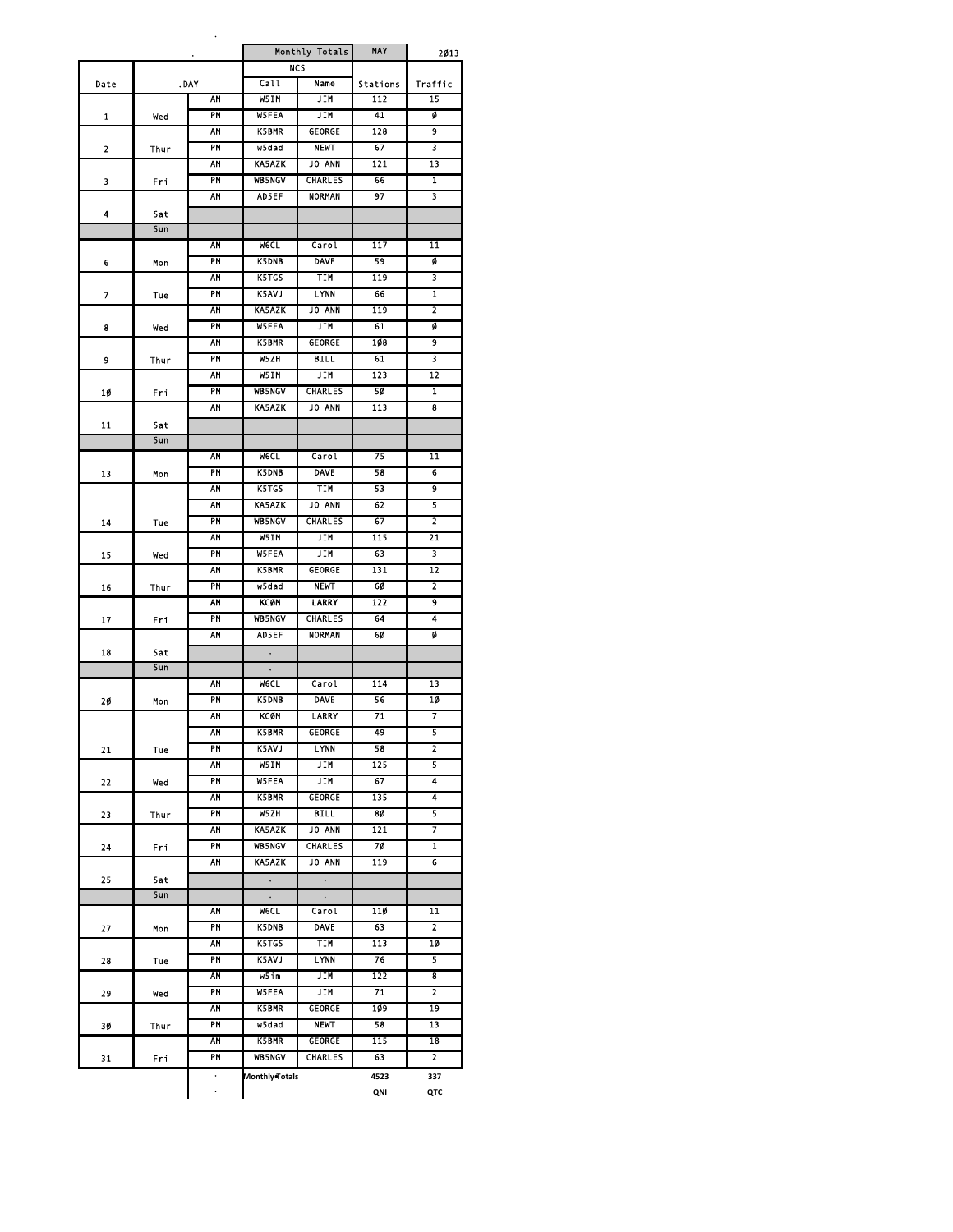| ٠    |            |           | 7290 Traffic Net<br>Report |                | JUNE     | 2013                    |
|------|------------|-----------|----------------------------|----------------|----------|-------------------------|
|      |            |           |                            | <b>NCS</b>     |          |                         |
| Date |            | Day       | Call                       | Name           | Stations | Traffic                 |
|      |            | AΜ        | <b>WA5MUM</b>              | Cotton         | 97       | 5                       |
| 1    | Sat        |           |                            |                |          |                         |
|      |            |           |                            | ,              |          |                         |
|      |            | AM        | <b>WGCL</b>                | <b>CAROL</b>   | 114      | 23                      |
| 3    | Mon        | <b>PM</b> | w5zh                       | <b>BILL</b>    | 65       | 8                       |
|      |            | AΜ        | <b>K5TGS</b>               | TIM            | 115      | 11                      |
| 4    | Tue        | PM        | k5avj                      | Lynn           | 64       | 2                       |
|      |            | AΜ        | kcØm                       | LARRY          | 110      | 15                      |
| 5    | Wed        | PM        | wsfea                      | jIm            | 69       | $\overline{\mathbf{z}}$ |
|      |            | AΜ        | <b>K5BMR</b>               | <b>GEORGE</b>  | 100      | 13                      |
| 6    | Thur       | PM        | w5dad                      | <b>NEWT</b>    | 6Ø       | 13                      |
|      |            | AΜ        | W5IM                       | jim            | 95       | 8                       |
| 7    | Fri        | PM        | <b>WB5NGV</b>              | <b>CHARLES</b> | 39       | 5                       |
|      |            | AΜ        | <b>AD5EF</b>               | NORMAN         | 85       | 2                       |
| 8    | Sat        |           |                            |                |          |                         |
|      |            |           |                            | $\bullet$      |          |                         |
|      |            | <b>AM</b> | <b>WGCL</b>                | Carol          | 107      | 28                      |
|      |            | PM        | <b>KA5AZK</b>              | <b>JO ANN</b>  | 70       | 3                       |
| 10   | Mon        | AΜ        | K5TGS                      | TIM            | 113      | 14                      |
|      |            |           |                            |                |          |                         |
| 11   | Tue        | PM<br>AΜ  | <b>K5AVJ</b>               | LYNN           | 63       | 2                       |
|      |            |           | W5IM                       | JIM            | 121      | 15                      |
| 12   | Wed        | PM        | <b>W5FEA</b>               | JIM            | 68       | $\overline{2}$          |
|      |            | AΜ        | <b>K5BMR</b>               | GEORGE         | 115      | 14                      |
| 13   | Thur       | PM        | <b>K5DNB</b>               | <b>DAVE</b>    | 66       | 5                       |
|      |            | AΜ        | <b>KA5AZK</b>              | JO ANN         | 117      | 16                      |
| 14   | Fri        | PM        | <b>WB5NGV</b>              | <b>CHARLES</b> | 52       | 17                      |
|      |            | AΜ        | <b>KA5AZK</b>              | JO ANN         | 109      | 3                       |
| 15   | Sat        |           |                            |                |          |                         |
|      |            |           |                            |                |          |                         |
|      |            | AM        | <b>WGCL</b>                | <b>CAROL</b>   | 11Ø      | 12                      |
| 17   | Mon        | PM        | <b>K5DNB</b>               | <b>DAVE</b>    | 58       | 2                       |
|      |            | AΜ        | K5TGS                      | TIM            | 125      | 9                       |
| 18   | Tue        | PM        | <b>K5AVJ</b>               | <b>LYNN</b>    | 62       | 1                       |
|      |            | <b>AM</b> | W5IM                       | JIM            | 109      | 7                       |
| 19   | wed        | PM        | <b>W5FEA</b>               | JIM            | 62       | 2                       |
|      |            | AM        | <b>K5BMR</b>               | GEORGE         | 113      | 22                      |
| 20   | Thur       | PM        | <b>KA5AZK</b>              | <b>JO ANN</b>  | 64       | 3                       |
|      |            | ۸М        | <b>KA5AZK</b>              | <b>JO ANN</b>  | 109      | ø                       |
| 21   | Fri        | PM        | <b>WB5NGV</b>              | <b>CHARLES</b> | 40       | 1                       |
|      |            | AM        | <b>AD5EF</b>               | <b>NORMAN</b>  | 92       |                         |
| 22   | Sat        | PM        | <b>KA5AZK</b>              | <b>JO ANN</b>  | 44       | 8                       |
|      |            |           |                            | $\bullet$      |          |                         |
|      |            | AΜ        | <b>WGCL</b>                | <b>CAROL</b>   | 106      | 14                      |
| 24   | Mon        | PM        | <b>K5DNB</b>               | DAVE           | 56       | 10                      |
|      |            | AΜ        | K5TGS                      | TIM            | 93       | 11                      |
| 25   | <b>Tue</b> | PM        | k5avj                      | LYNN           | 63       | 2                       |
|      |            | AΜ        | W5IM                       | JIM            | 106      | 26                      |
| 26   | wed        | PM        | <b>W5FEA</b>               | <b>JIM</b>     | 61       | 3                       |
|      |            | AΜ        | <b>K5BMR</b>               | GEORGE         | 125      | 14                      |
| 27   | Thur       | PM        | <b>KA5AZK</b>              | <b>JO ANN</b>  | 52       | 10                      |
|      |            | AΜ        | <b>KA5AZK</b>              | <b>JO ANN</b>  | 100      | 19                      |
| 28   | Fri        | PM        | <b>WB5NGV</b>              | CHARLES        | 55       | 9                       |
|      |            | <b>AM</b> | <b>AD5EF</b>               | NORMAN         | 64       | 3                       |
| 29   | Sat        |           |                            | $\bullet$      |          |                         |
| 3Ø   | sun        | $\bullet$ |                            | $\bullet$      |          |                         |
|      |            | $\bullet$ |                            |                | 3883     | 418                     |

. **QNI QTC**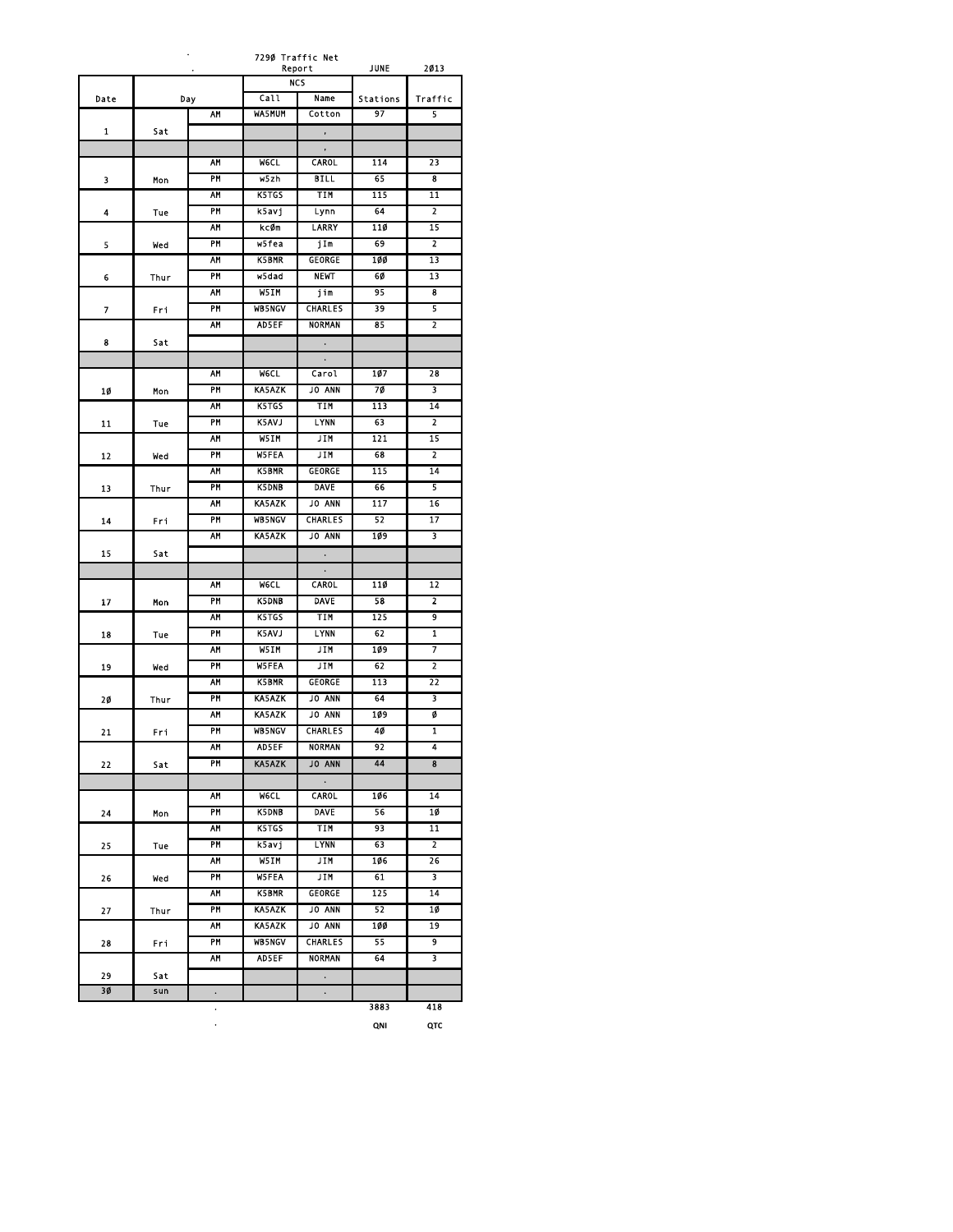|      |      |           | 7290 Traffic Net |                          |                  | 2013                    |
|------|------|-----------|------------------|--------------------------|------------------|-------------------------|
|      |      |           |                  | Report<br>Monthly Totals | JULY             |                         |
|      |      |           |                  | NCS                      |                  |                         |
| Date |      | Day       | Call             | Name                     | <b>Stations</b>  | Traffic                 |
|      |      | AΜ        | <b>WGCL</b>      | CAROL                    | 90               | 8                       |
| 1    | Mon  | <b>PM</b> | <b>K5DNB</b>     | <b>DAVE</b>              | 59               | $\overline{\mathbf{8}}$ |
|      |      | AM        | K5TGS            | TIM                      | 115              | 10                      |
| 2    | Tue  | PM        | <b>K5AVJ</b>     | <b>LYNN</b>              | 58               | $\overline{\mathbf{5}}$ |
|      |      | ۸М        | W5IM             | JIM                      | 117              | 15                      |
| 3    | Wed  | PM        | <b>W5FEA</b>     | JIM                      | 60               | $\overline{2}$          |
|      |      | AΜ        | <b>K5BMR</b>     | GEORGE                   | 120              | 10                      |
| 4    | Thur | PM        | wsdad            | <b>NEWT</b>              | 59               | $\overline{2}$          |
|      |      | AΜ        | W5TM             | jim                      | 104              | 7                       |
| 5    | Fri  | <b>PM</b> | <b>WB5NGV</b>    | <b>CHARLES</b>           | 55               | 5                       |
|      |      | AΜ        | AD5EF            | NORMAN                   | 59               | 11                      |
| 6    | Sat  |           |                  | $\bullet$                |                  |                         |
|      |      |           |                  |                          |                  |                         |
|      |      | AΜ        | WGC L            | CAROL                    | 117              | 8                       |
| 8    | Mon  | PM        | <b>K5DNB</b>     | <b>DAVE</b>              | 58               | 5                       |
|      |      | <b>AM</b> | <b>K5TGS</b>     | <b>TIM</b>               | 111              | 7                       |
| 9    | Tue  | PM        | <b>KA5AZK</b>    | <b>JO ANN</b>            | 60               | 8                       |
|      |      | АМ        | W5IM             | JIM                      | 105              | 29                      |
| 10   | Wed  | PM        | <b>W5FEA</b>     | JIM                      | 58               | 3                       |
|      |      | AM        | <b>K5BMR</b>     | <b>GEORGE</b>            | 94               | 15                      |
| 11   | Thur | PM        | w5dad            | <b>NEWT</b>              | 37               | 15                      |
|      |      | AΜ        | <b>KA5AZK</b>    | JO ANN                   | 95               | 15                      |
| 12   | Fri  | PM        | <b>WB5NCV</b>    | <b>CHARLES</b>           | 35               | $\overline{4}$          |
|      |      | AΜ        | <b>KA5AZK</b>    | <b>JO ANN</b>            | 113              | 20                      |
| 13   | Sat  |           |                  | $\ddot{\phantom{0}}$     |                  |                         |
|      |      |           |                  | $\ddot{\phantom{0}}$     |                  |                         |
|      |      | <b>AM</b> | <b>WGCL</b>      | CAROL                    | 100              | 19                      |
| 15   | Mon  | <b>PM</b> | <b>K5DNB</b>     | <b>DAVE</b>              | 61               | 14                      |
|      |      | AΜ        | K5TGS            | <b>TIM</b>               | 108              | 1Ø                      |
| 16   | Tue  | PM        | <b>K5AVJ</b>     | LYNN                     | 64               | 4                       |
|      |      | AΜ        | W5IM             | JIM                      | 113              | 11                      |
| 17   | Wed  | PM        | <b>WSFEA</b>     | JIM                      | 60               | 5                       |
|      |      | AΜ        | <b>K5BMR</b>     | GEORGE                   | 113              | 10                      |
| 18   | Thur | PM        | w5dad            | <b>NEWT</b>              | 73               | 4                       |
|      |      | <b>AM</b> | <b>KA5AZK</b>    | <b>JO ANN</b>            | 123              | 16                      |
| 19   | Fri  | PM        | K40TM            | TOM                      | 60               | $\mathbf{1}$            |
|      |      | ۸М        | <b>KA5AZK</b>    | <b>JO ANN</b>            | 111              | 13                      |
| 20   | Sat  |           |                  | $\bullet$                |                  |                         |
|      |      |           |                  | $\bullet$                |                  |                         |
|      |      | АМ        | KA5AZK           | JO ANN                   | 107              | 23                      |
| 22   | Mon  | PM        | <b>K5DNB</b>     | <b>DAVE</b>              | 60               | 6                       |
|      |      | AΜ        | K5TGS            | TIM                      | 111              | 16                      |
| 23   | Tue  | PM        | K40TM            | TOM                      | 35               | $\mathbf{2}$            |
|      |      | АМ        | W51M             | JIM                      | 106              | 32                      |
| 24   | Wed  | PM        | <b>W5FEA</b>     | JIM                      | 55               | 8                       |
|      |      | ĀΜ        | K5BMR            | GEORGE                   | 109              | $\overline{15}$         |
| 25   | Thur | PM        | w5dad            | <b>NEWT</b>              | 64               | $\overline{\mathbf{3}}$ |
|      |      | AΜ        | KA5AZK           | <b>JO ANN</b>            | $\overline{114}$ | 18                      |
| 26   | Fri  | PM        | <b>WB5NGV</b>    | <b>CHARLES</b>           | 50               | 2                       |
|      |      | АМ        | <b>AD5EF</b>     | NORMAN                   | 101              | 11                      |
| 27   | Sat  |           |                  |                          |                  |                         |
|      |      |           |                  | $\bullet$                |                  |                         |
|      |      | AΜ        | WGCL.            | <b>CAROL</b>             | 112              | 18                      |
| 29   | Mon  | PM        | <b>K5DNB</b>     | <b>DAVE</b>              | 63               | $\overline{2}$          |
|      |      | AΜ        | K5TGS            | TIM                      | 111              | 8                       |
| 30   | Tue  | PM        | KCØM             | LARRY                    | 69               | 6                       |
|      |      | AΜ        | W5IM             | JIM                      | 115              | 9                       |
| 31   | Wed  | PM        | W5FEA            | JIM                      | 64               | $\mathbf{1}$            |
|      |      |           |                  | $\bullet$                | 4211             | 499                     |
|      |      |           |                  | ٠                        | QNI              | QTC                     |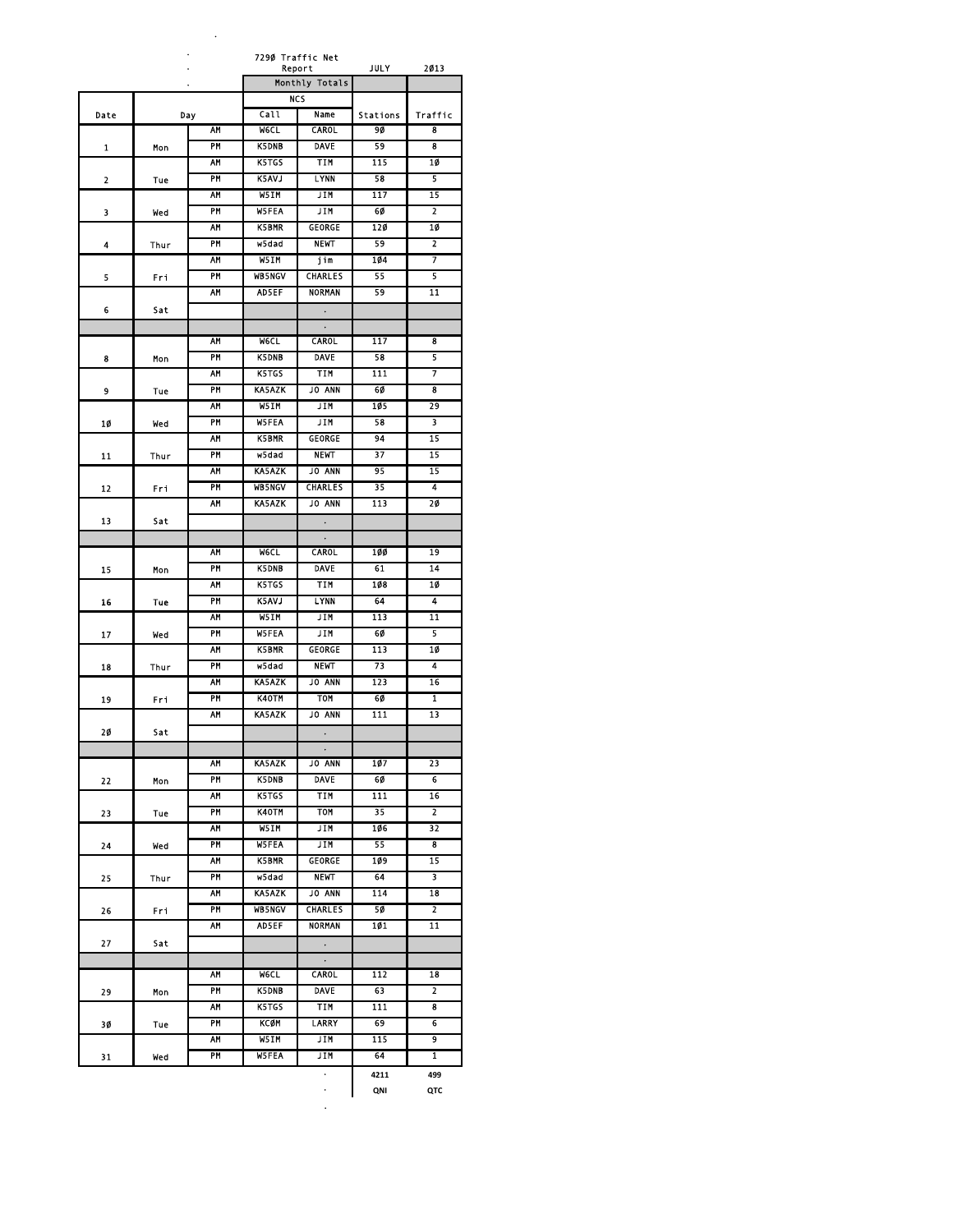|      |      |           | 7290 Traffic Net     | Report         | <b>AUGUST</b>   | 2013                    |
|------|------|-----------|----------------------|----------------|-----------------|-------------------------|
|      |      |           |                      | Monthly Totals |                 |                         |
|      |      |           |                      | NCS            |                 |                         |
| Date |      |           | Call                 | Name           | <b>Stations</b> | Traffic                 |
|      |      | AΜ        | <b>K5BMR</b>         | <b>GEORGE</b>  | 106             | 11                      |
| 1    | Thu  | PM        | <b>W5DAD</b>         | <b>NEWT</b>    | 62              | $\overline{\tau}$       |
|      |      | <b>AM</b> | <b>KA5AZK</b>        | <b>JO ANN</b>  | 124             | 5                       |
| 2    | Fri  | <b>PM</b> | <b>WB5NCV</b>        | <b>CHARLES</b> | 69              | $\overline{1}$          |
|      |      |           | <b>KA5AZK</b>        | <b>JO ANN</b>  | 103             | 11                      |
| 3    | Sat  |           | $\bullet$            |                |                 |                         |
|      |      |           |                      |                |                 |                         |
|      |      | AΜ        | WGC L                | <b>CAROL</b>   | 114             | 16                      |
| 5    | Mon  | PM        | <b>K5DNB</b>         | <b>DAVE</b>    | 64              | 9                       |
|      |      | AM        | <b>KA5AZK</b>        | <b>JO ANN</b>  | 114             | 26                      |
| 6    | Tue  | <b>PM</b> | K5AVJ                | <b>LYNN</b>    | 63              | 5                       |
|      |      | AΜ        | W5IM                 | JIM            | 121             | 21                      |
| 7    | Wed  | PM        | <b>WSFEA</b>         | JIM            | 73              | 3                       |
|      |      | AΜ        | <b>K5BMR</b>         | <b>GEORGE</b>  | 125             | 7                       |
| 8    | Thur | PM        | <b>W5DAD</b>         | <b>NEWT</b>    | 55              | 4                       |
|      |      | AM        | K5TGS                | <b>TIM</b>     | 119             | 5                       |
| 9    | Fri  | PM        | <b>WB5NGV</b>        | <b>CHARLES</b> | 67              | 6                       |
|      |      | AΜ        | KCQN                 | <b>LARRY</b>   | 111             | 5                       |
| 10   | Sat  |           | ٠                    |                |                 |                         |
|      |      | <b>AM</b> | <b>WGCI</b>          | <b>CAROL</b>   | 106             | $\overline{11}$         |
|      |      | PM        | <b>K5DNB</b>         | <b>DAVE</b>    | 68              | $\overline{\mathbf{z}}$ |
| 12   | Mon  | <b>AM</b> | K5TGS                | <b>TIM</b>     | 122             | 7                       |
|      |      | PM        | <b>K5AVJ</b>         | <b>LYNN</b>    | 57              | 3                       |
| 13   | Tue  | AΜ        | W5IM                 | JIM            | 113             | 13                      |
|      |      | PM        | <b>WSFEA</b>         | JIM            | 53              | ī                       |
| 14   | Wed  | AΜ        | <b>K5BMR</b>         | GEORGE         | 88              | 6                       |
| 15   | Thur | PM        | W5DAD                | <b>NEWT</b>    | 50              | 3                       |
|      |      | AΜ        | <b>KA5AZK</b>        | <b>JO ANN</b>  | 100             | 9                       |
| 16   | Fri  | PM        | <b>WB5NGV</b>        | <b>CHARLES</b> | 58              | 4                       |
|      |      | AΜ        | <b>AD5EF</b>         | <b>NORMAN</b>  | 93              | 7                       |
| 17   | Sat  |           | $\ddot{\phantom{0}}$ |                |                 |                         |
|      |      |           | $\bullet$            |                |                 |                         |
|      |      | <b>AM</b> | <b>WGCI</b>          | <b>CAROL</b>   | 109             | 20                      |
| 19   | Mon  | <b>PM</b> | <b>KA5AZK</b>        | JO ANN         | 67              | 9                       |
|      |      | AΜ        | K5TGS                | TIM            | 145             | 20                      |
| 20   | Tue  | PM        | <b>K5AVJ</b>         | <b>LYNN</b>    | 63              | 8                       |
|      |      | AΜ        | W5IM                 | JIM            | 120             | 21                      |
| 21   | Wed  | PM        | <b>WSFEA</b>         | <b>JIM</b>     | 67              | 3                       |
|      |      | <b>AH</b> | <b>K5BMR</b>         | GEORGE         | 129             | 13                      |
| 22   | Thur | PM        | W5DAD                | <b>NEWT</b>    | 56              | 3                       |
|      |      | AΜ        | <b>KA5AZK</b>        | <b>JO ANN</b>  | 122             | $\overline{13}$         |
| 23   | Fri  | PM        | <b>WB5NGV</b>        | <b>CHARLES</b> | 69              | 1                       |
|      |      | АМ        | AD5EF                | NORMAN         | 73              | 1                       |
| 24   | Sat  |           | $\bullet$            |                |                 |                         |
|      |      |           | $\bullet$            |                |                 |                         |
|      |      | <b>AM</b> | <b>WGCL</b>          | <b>CAROL</b>   | 98              | $\overline{26}$         |
| 26   | Mon  | PM        | <b>K5DNB</b>         | <b>DAVE</b>    | 57              | 5                       |
|      |      | ۸М        | K5TGS                | TIM            | 118             | $\overline{11}$         |
| 27   | Tue  | PM        | <b>K5AVJ</b>         | <b>LYNN</b>    | 57              | 4                       |
|      |      | AΜ        | W51M                 | JIM            | 119             | 19                      |
| 28   | Wed  | PM        | <b>W5FEA</b>         | <b>JIM</b>     | 64              | $\overline{2}$          |
|      |      | AΜ        | <b>K5BMR</b>         | GEORGE         | 121             | 4                       |
| 29   | Thur | PM        | W5DAD                | <b>NEWT</b>    | 70              | 5                       |
|      |      | AΜ        | KA5AZK               | <b>JO ANN</b>  | 118             | 2                       |
| 30   | Fri  | PM        | <b>WB5NGV</b>        | <b>CHARLES</b> | 118<br>104      | 3<br>6                  |
|      |      | АМ        | <b>AD5EF</b>         | NORMAN         |                 |                         |
| 31   | Sat  |           |                      |                |                 |                         |
|      |      |           | $\bullet$            |                | 4462            | 407                     |
|      |      |           | $\ddot{\phantom{0}}$ |                |                 |                         |

**. QNI QTC**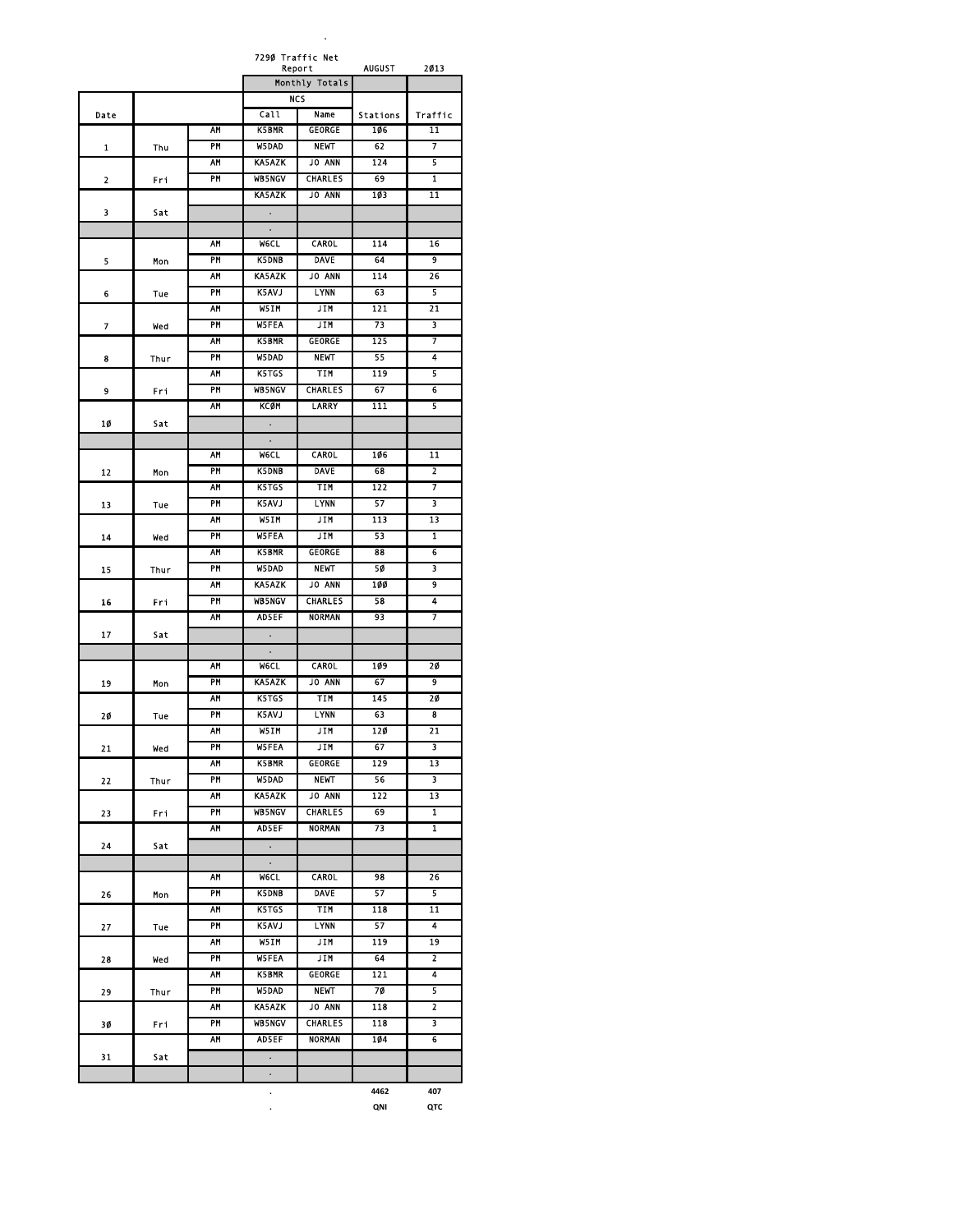| 7290 NET REPORT |            |           |                |                |      |                         |  |  |
|-----------------|------------|-----------|----------------|----------------|------|-------------------------|--|--|
|                 |            |           | MONTHLY TOTALS | <b>SEPT</b>    | 2013 |                         |  |  |
|                 |            | АМ        | <b>WGCL</b>    | <b>CAROL</b>   | 136  | $\overline{11}$         |  |  |
| 2               | MON        | PM        | <b>K5DNB</b>   | <b>DAVE</b>    | 73   | ø                       |  |  |
|                 |            | AΜ        | <b>K5TGS</b>   | TIM            | 96   | 15                      |  |  |
| 3               | <b>TUE</b> | PM        | <b>K5AVJ</b>   | LYNN           | 63   | 4                       |  |  |
|                 |            | АМ        | W5IM           | JIM            | 127  | 23                      |  |  |
| 4               | WED        | PM        | <b>WSFEA</b>   | JIM            | 68   | 4                       |  |  |
|                 |            | AΜ        | <b>KA5AZK</b>  | <b>JO ANN</b>  | 120  | 3                       |  |  |
| 5               | THUR       | <b>PM</b> | W5ZH           | <b>BILL</b>    | 62   | 2                       |  |  |
|                 |            | <b>AM</b> | <b>K5BMR</b>   | GEORGE         | 118  | $\overline{11}$         |  |  |
| 6               | FRI        | PM        | <b>WB5NGV</b>  | <b>CHARLES</b> | 59   | 1                       |  |  |
|                 |            | AΜ        | <b>AD5EF</b>   | <b>NORMAN</b>  | 108  | 7                       |  |  |
| 7               | SAT        |           | $\bullet$      |                |      |                         |  |  |
|                 |            |           |                |                |      |                         |  |  |
|                 |            | AΜ        | <b>WGCL</b>    | <b>CAROL</b>   | 119  | 15                      |  |  |
| 9               | <b>MON</b> | <b>PM</b> | <b>K5DNB</b>   | <b>DAVE</b>    | 61   | 5                       |  |  |
|                 |            | ۸М        | <b>K5TGS</b>   | TIM            | 133  | 8                       |  |  |
| 10              | <b>TUE</b> | PM        | <b>K5AVJ</b>   | <b>LYNN</b>    | 64   | 3                       |  |  |
|                 |            | АМ        | W5IM           | JIM            | 133  | 13                      |  |  |
| 11              | WED        | PM        | <b>W5FEA</b>   | <b>JIN</b>     | 73   | 1                       |  |  |
|                 |            | АМ        | <b>K5BMR</b>   | <b>GEORGE</b>  | 139  | 7                       |  |  |
| 12              | THUR       | PM        | <b>W5DAD</b>   | <b>NEWT</b>    | 73   | 3                       |  |  |
|                 |            | AΜ        | <b>KA5AZK</b>  | <b>JO ANN</b>  | 124  | 7                       |  |  |
| 13              | FRI        | PM        | <b>WB5NGV</b>  | <b>CHARLES</b> | 56   | 3                       |  |  |
|                 |            | AΜ        | <b>AD5EF</b>   | <b>NORMAN</b>  | 107  | 27                      |  |  |
| 14              | SAT        |           |                |                |      |                         |  |  |
|                 |            |           |                |                |      |                         |  |  |
|                 |            | AΜ        | <b>WGCL</b>    | <b>CAROL</b>   | 114  | 12                      |  |  |
| 16              | MON        | PM        | <b>K5DNB</b>   | <b>DAVE</b>    | 63   | ø                       |  |  |
|                 |            | AΜ        | <b>KA5AZK</b>  | <b>JO ANN</b>  | 126  | 5                       |  |  |
| 17              | <b>TUF</b> | PM        | KCØM           | LARRY          | 70   | ø                       |  |  |
|                 |            | AΜ        | <b>k5bmr</b>   | <b>GEORGE</b>  | 117  | 8                       |  |  |
| 18              | WED        | <b>PM</b> | <b>W5FEA</b>   | JIM.           | 73   | 4                       |  |  |
|                 |            | AΜ        | w5im           | JIM            | 124  | 4                       |  |  |
| 19              | THUR       | PM        | W5DAD          | <b>NEWT</b>    | 59   | $\overline{1}$          |  |  |
|                 |            | AΜ        | <b>KA5AZK</b>  | <b>JO ANN</b>  | 113  | 6                       |  |  |
| 20              | FRI        | PM        | <b>WB5NGV</b>  | <b>CHARLES</b> | 68   | 1                       |  |  |
|                 |            | АМ        | <b>AD5EF</b>   | <b>NORMAN</b>  | 92   | 40                      |  |  |
| 21              | SAT        |           | $\bullet$      |                |      |                         |  |  |
|                 |            | AM        | KA5AZK         | <b>JO ANN</b>  | 127  | 10                      |  |  |
|                 |            | PM        | W5ZH           | <b>BILL</b>    | 72   | 14                      |  |  |
| 23              | MON        | ۸M        | KA5AZK         | CAROL          | 98   | 6                       |  |  |
|                 |            | PM        | K5AVJ          | <b>LYNN</b>    | 76   | 7                       |  |  |
| 24              | <b>TUE</b> | A۲        | W5IM           | JIM            | 133  | 4                       |  |  |
| 25              | WED        | PM        | W5FEA          | JIM            | 67   | 6                       |  |  |
|                 |            | AΜ        | KA5AZK         | JO ANN         | 123  | 4                       |  |  |
| 26              | THUR       | PM        | <b>W5DAD</b>   | <b>NEWT</b>    | 67   | 5                       |  |  |
|                 |            | ٨Μ        | K5BMR          | GEORGE         | 120  | 24                      |  |  |
| 27              | FRI        | PM        | <b>WB5NGV</b>  | <b>CHARLES</b> | 54   | $\overline{\mathbf{1}}$ |  |  |
|                 |            | АМ        | KA5AZK         | JO ANN         | 104  | 8                       |  |  |
| 28              | SAT        |           | $\bullet$      |                |      |                         |  |  |
|                 |            |           | $\bullet$      |                |      |                         |  |  |
|                 |            | АМ        | KA5AZK         | <b>JO ANN</b>  | 129  | 12                      |  |  |
| 30              | MON        | PM        | K5DNB          | <b>DAVE</b>    | 67   | 2                       |  |  |
|                 |            |           |                |                | 4368 | 357                     |  |  |

. . **QNI QTC**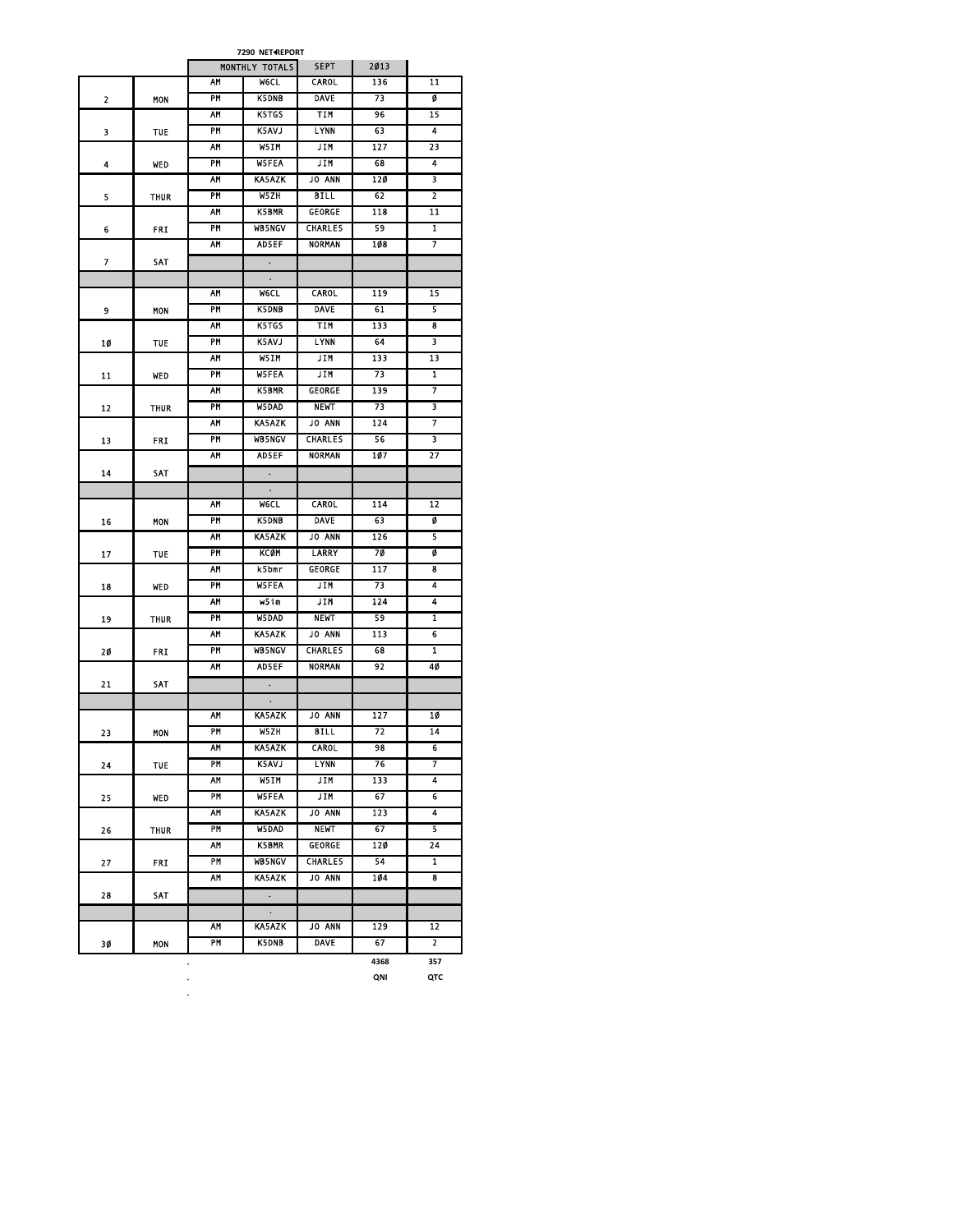|      |      |           | 729Ø Traffic Net         | Report                | OCT              | 2013                    |
|------|------|-----------|--------------------------|-----------------------|------------------|-------------------------|
|      |      |           |                          | Monthly Totals        |                  |                         |
|      |      |           |                          | <b>NCS</b>            |                  |                         |
| Date |      | Day       | Call                     | Name                  | <b>Stations</b>  | Traffic                 |
|      |      | <b>AM</b> | K5TGS                    | TIM                   | 100              | $\overline{14}$         |
| 1    | Tue  | PM        | <b>K5AVJ</b>             | <b>LYNN</b>           | 67               | 6                       |
|      |      | <b>AM</b> | W5IM                     | <b>JIM</b>            | 124              | $\overline{\mathbf{8}}$ |
| 2    | wed  | PM        | <b>W5FEA</b>             | JIM                   | 69               | 1                       |
|      |      | AM        | <b>K5BMR</b>             | GEORGE                | 116              | 2                       |
| 3    | Thur | PM        | W5DAD                    | <b>NEWT</b>           | 6Ø               | 3                       |
|      |      | AΜ        | <b>W6CL</b>              | CAROL                 | 112              | 2                       |
| 4    | Fri  | PM        | <b>WB5NGV</b>            | <b>CHARLES</b>        | 68               | 4                       |
|      |      | <b>AM</b> | <b>KA5AZK</b>            | <b>JO ANN</b>         | 98               | $\overline{\mathbf{1}}$ |
| 5    | Sat  |           | $\bullet$                |                       |                  |                         |
|      |      | ۸М        | $\bullet$<br><b>WGCL</b> | CAROL                 | 116              | 15                      |
|      |      | PM        | <b>K5DNB</b>             | <b>DAVE</b>           | 53               | 3                       |
| 7    | Mon  | AΜ        | <b>KA5AZK</b>            | JO ANN                | 109              | 15                      |
| 8    | Tue  | PM        | <b>K5BMR</b>             | <b>GEORGE</b>         | 62               | 6                       |
|      |      | <b>AM</b> | W5IM                     | <b>JIM</b>            | 125              | 12                      |
| 9    | wed  | PM        | <b>WSFEA</b>             | JIM                   | 63               | $\mathbf{1}$            |
|      |      | AΜ        | <b>K5BMR</b>             | <b>GEORGE</b>         | 127              | 2                       |
| 10   | Thur | PM        | <b>W5DAD</b>             | <b>NEWT</b>           | 73               | 3                       |
|      |      | AM        | <b>KA5AZK</b>            | JO ANN                | 116              | 4                       |
| 11   | Fri  | PM        | <b>WB5NGV</b>            | <b>CHARLES</b>        | 59               | 4                       |
|      |      | <b>AM</b> | AD5EF                    | <b>NORMAN</b>         | 101              | $\overline{\mathbf{5}}$ |
| 12   | Sat  |           | $\bullet$                |                       |                  |                         |
|      |      |           |                          |                       |                  |                         |
|      |      | AΜ        | <b>MeCL</b>              | <b>CAROL</b>          | 124              | 9                       |
| 14   | Mon  | PM        | <b>K5DNB</b>             | <b>DAVE</b>           | 66               | 1                       |
|      |      | <b>AM</b> | KCOM                     | LARRY                 | 106              | 7                       |
| 15   | Tue  | PM        | <b>K5BMR</b>             | <b>GEORGE</b>         | 61               | $\overline{1}$          |
|      |      | AΜ        | W5IM                     | JIM                   | 124              | 7                       |
| 16   | wed  | PM        | w5fea                    | JIM                   | 62               | ø                       |
|      |      | AΜ        | <b>KA5AZK</b>            | JO ANN                | 114              | 12                      |
| 17   | Thur | PM        | <b>W5DAD</b>             | <b>NEWT</b>           | 64               | 2                       |
|      |      | AΜ        | <b>K5BMR</b>             | GEORGE                | 113              | 12                      |
| 18   | Fri  | PM        | <b>WB5NGV</b>            | <b>CHARLES</b>        | 70               | 4                       |
|      |      | AΜ        | <b>KA5AZK</b>            | <b>JO ANN</b>         | 95               | 8                       |
| 19   | Sat  |           |                          |                       |                  |                         |
|      |      | ΑΜ        | <b>W6CL</b>              | CAROL                 | 112              | 10                      |
| 21   | Mon  | ۲M        | <b>K5DNB</b>             | DAVE                  | 71               |                         |
|      |      | АМ        | K5TGS                    | <b>TIM</b>            | 121              | 13                      |
| 22   | Tue  | PM        | K5AVJ                    | <b>LYNN</b>           | 57               | 5                       |
|      |      | AΜ        | W5IM                     | JIM                   | 113              | 10                      |
| 23   | Wed  | PM        | W5FEA                    | JIM                   | 70               | 2                       |
|      |      | AΜ        | K5BMR                    | <b>GEORGE</b>         | $\overline{111}$ | 13                      |
| 24   | Thur | PM        | W5DAD                    | <b>NEWT</b>           | 60               | 5                       |
|      |      | <b>AM</b> | KA5AZK                   | <b>JO ANN</b>         | 98               | $\overline{\mathbf{g}}$ |
| 25   | Fri  | PM        | <b>WB5NGV</b>            | <b>CHARLES</b>        | 68               | $\overline{1}$          |
|      |      | АΜ        | AD5EF                    | <b>NORMAN</b>         | 90               | 18                      |
| 26   | Sat  |           | $\ddot{\phantom{0}}$     |                       |                  |                         |
|      |      |           | $\bullet$                |                       |                  |                         |
|      |      | <b>AM</b> | KA5AZK                   | <b>JO ANN</b>         | 104              | 24                      |
| 28   | Mon  | PM        | <b>K5DNB</b>             | <b>DAVE</b>           | 70               | 5                       |
|      |      | <b>AM</b> | <b>KCØM</b>              | LARRY                 | 120              | 20                      |
| 29   | Tue  | PM        | K5AVJ                    | <b>LYNN</b>           | 69               | $\mathbf{1}$            |
|      |      | AΜ        | $W5$ im                  | JIM                   | 112              | 6                       |
| 30   | Wed  | PM        | W5FEA                    | JIM                   | 67               | 4                       |
|      |      | АΜ<br>PM  | k5bmr                    | GEORGE<br><b>NEWT</b> | 123<br>64        | 26<br>2                 |
| 31   | Thur |           | W5DAD                    |                       |                  |                         |

**. 4517 347**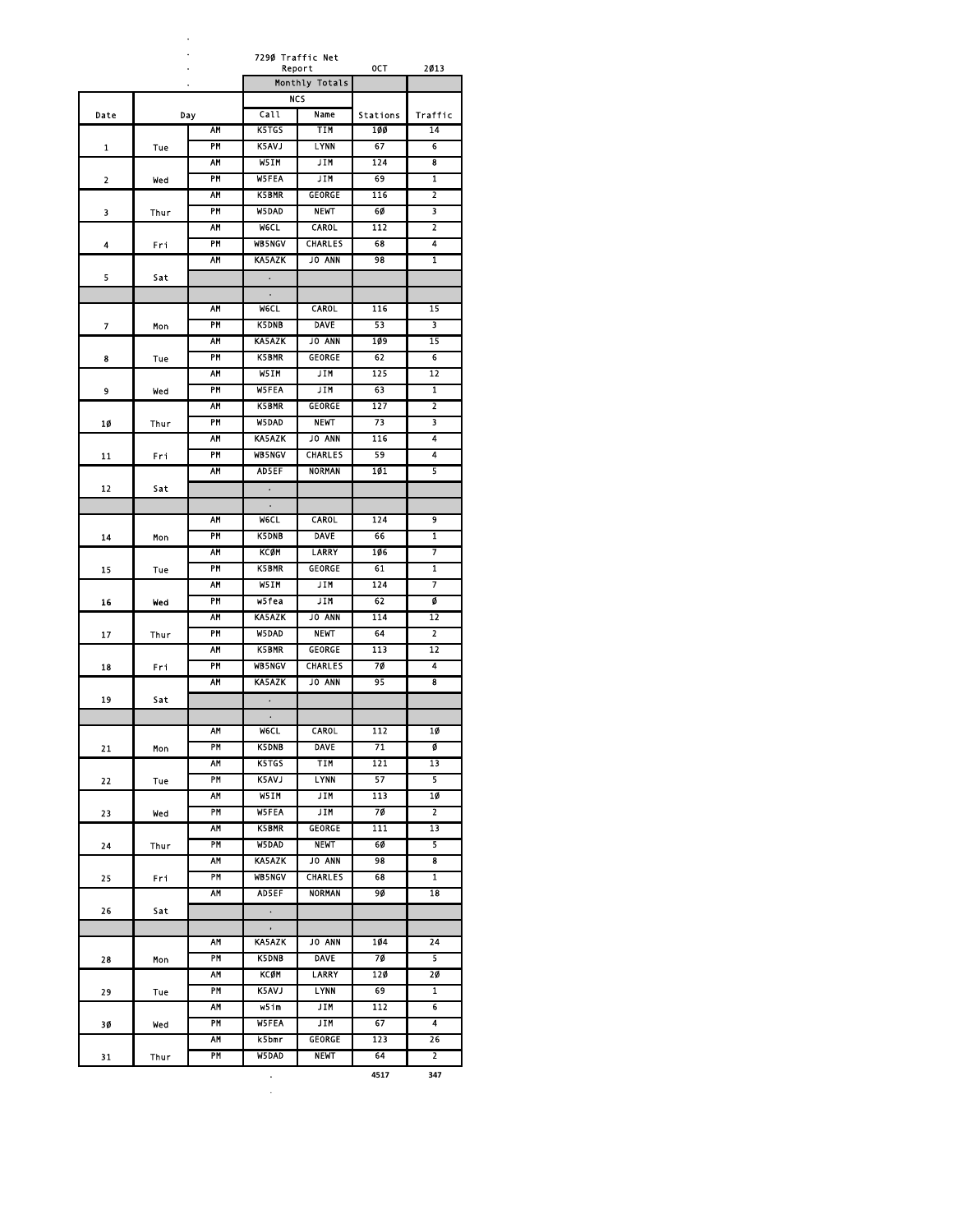|                |      |                      | 7290 Traffic Net | Report         | Nov             | 2013                    |
|----------------|------|----------------------|------------------|----------------|-----------------|-------------------------|
|                |      |                      |                  | Monthly Totals |                 |                         |
|                |      |                      |                  | <b>NCS</b>     |                 |                         |
| Date           |      | Day                  | Call             | Name           | Stations        | Traffic                 |
|                |      | AM                   | <b>KA5AZK</b>    | <b>JO ANN</b>  | 124             | 5                       |
| 1              | Fri  | <b>PM</b>            | <b>WB5NGV</b>    | <b>CHARLES</b> | 67              | $\overline{2}$          |
|                |      | ΑM                   | AD5EF            | <b>NORMAN</b>  | 88              | $\overline{2}$          |
| $\overline{2}$ | Sat  |                      | $\Box$           |                |                 |                         |
|                |      |                      | $\epsilon$       |                |                 |                         |
|                |      | AM                   | <b>KA5AZK</b>    | <b>JO ANN</b>  | 105             | 21                      |
| 4              | Mon  | PM                   | <b>K5DNB</b>     | <b>DAVE</b>    | 61              | 3                       |
|                |      | ΑM                   | <b>K5TGS</b>     | TIM            | 118             | 5                       |
| 5              | Tue  | PM                   | <b>K5AVJ</b>     | <b>LYNN</b>    | 71              | $\mathbf{1}$            |
|                |      | AM                   | W5IM             | <b>JIM</b>     | 128             | $\overline{6}$          |
| 6              | Wed  | PM                   | <b>W5FEA</b>     | JIM            | 56              | Ø                       |
|                |      | AM                   | <b>K5BMR</b>     | GEORGE         | 117             | 14                      |
|                |      | PM                   | <b>W5DAD</b>     | <b>NEWT</b>    | 73              | 4                       |
| 7              | Thur | AM                   | <b>KA5AZK</b>    | <b>JO ANN</b>  | 124             | 9                       |
|                |      |                      |                  |                | $\overline{72}$ | $\overline{1}$          |
| 8              | Fri  | PM                   | <b>WB5NGV</b>    | <b>CHARLES</b> |                 | 7                       |
|                |      | AM                   | AD5EF            | <b>NORM</b>    | 102             |                         |
| 9              | Sat  |                      | ÷,               |                |                 |                         |
|                |      |                      |                  |                |                 |                         |
|                |      | АΜ                   | КСФМ             | LARRY          | 105             | 19                      |
| 11             | Mon  | ΡM                   | <b>K5DNB</b>     | <b>DAVE</b>    | 6Ø              | 1                       |
|                |      | ΑM                   | K5TGS            | <b>TIM</b>     | 121             | $\overline{9}$          |
| 12             | Tue  | PM                   | K5AVJ            | <b>LYNN</b>    | 72              | 7                       |
|                |      | AM                   | W5IM             | JIM            | 123             | 8                       |
| 13             | Wed  | PM                   | <b>W5FEA</b>     | JIM            | 63              | 2                       |
|                |      | AM                   | <b>KA5AZK</b>    | GEORGE         | 119             | 8                       |
| 14             | Thur | PM                   | <b>W5DAD</b>     | <b>NEWT</b>    | 66              | 4                       |
|                |      | ΑM                   | <b>K5BMR</b>     | GEORGE         | 127             | 15                      |
| 15             | Fri  | PM                   | ka5GIL           | GIL.           | 67              | $\mathbf{1}$            |
|                |      | AM                   | <b>KASAZK</b>    | <b>JO ANN</b>  | 111             | $\overline{7}$          |
| 16             | Sat  |                      |                  |                |                 |                         |
|                |      |                      | ٠                |                |                 |                         |
|                |      | ΑM                   | k5bmr            | <b>GEORGE</b>  | 128             | 19                      |
| 18             | Mon  | PM                   | <b>K5DNB</b>     | <b>DAVE</b>    | 65              | 6                       |
|                |      | ΑM                   | <b>KA5AZK</b>    | <b>JO ANN</b>  | 108             | 2Ø                      |
| 19             | Tue  | <b>PM</b>            | <b>K5AVJ</b>     | <b>LYNN</b>    | 68              | $\overline{4}$          |
|                |      | AM                   | W5IM             | JIM            | 112             | 24                      |
| 2Ø             | Wed  | PM                   | <b>W5FEA</b>     | JIM            | 64              | $\overline{2}$          |
|                |      | ΑM                   | <b>K5BMR</b>     | GEORGE         | 121             | 9                       |
| 21             | Thur | PM                   | <b>W5DAD</b>     | <b>NEWT</b>    | 79              | $\overline{\mathbf{3}}$ |
|                |      | ΑM                   | <b>KA5AZK</b>    | JO ANN         | 114             | 19                      |
| 22             | Fri  | PM                   | <b>WB5NCV</b>    | <b>CHARLES</b> | 66              | $\overline{1}$          |
|                |      | AM                   | KA5AZK           | JO ANN         | 116             | 1Ø                      |
| 23             | Sat  |                      | $\sim$           |                |                 |                         |
|                |      |                      | $\cdot$          |                |                 |                         |
|                |      | AM                   | <b>KA5AZK</b>    | <b>JO ANN</b>  | 122             | 44                      |
| 25             | Mon  | PM                   | <b>K5DNB</b>     | <b>DAVE</b>    | 71              | 6                       |
|                |      | AM                   | <b>KCØM</b>      | <b>LARRY</b>   | 110             | 49                      |
|                |      | PM                   | <b>N5MSE</b>     | <b>ALAN</b>    | 59              | $\overline{1}$          |
| 26             | Tue  |                      |                  |                | 123             | 15                      |
|                |      | ΑM                   | K5BMR            | GEORGE         |                 |                         |
| 27             | Wed  | PM                   | <b>W5FEA</b>     | JIM            | 65              | Ø                       |
|                |      | $\Box$               | HOLIDAY          |                |                 |                         |
| 28             | Thur | $\ddot{\phantom{0}}$ |                  |                |                 |                         |
|                |      | ΑM                   | K5BMR            | GEORGE         | 119             | 25                      |
| 29             | Fri  | PM                   | <b>WB5NCV</b>    | <b>CHARLES</b> | 52              | $6\overline{6}$         |
|                |      | AM                   | AD5EF            | NORMAN         | 94              | 5                       |
| 3Ø             | Sat  |                      | $\cdot$          |                |                 |                         |
|                |      |                      |                  |                | 4196            | 429                     |

. QNI QTC